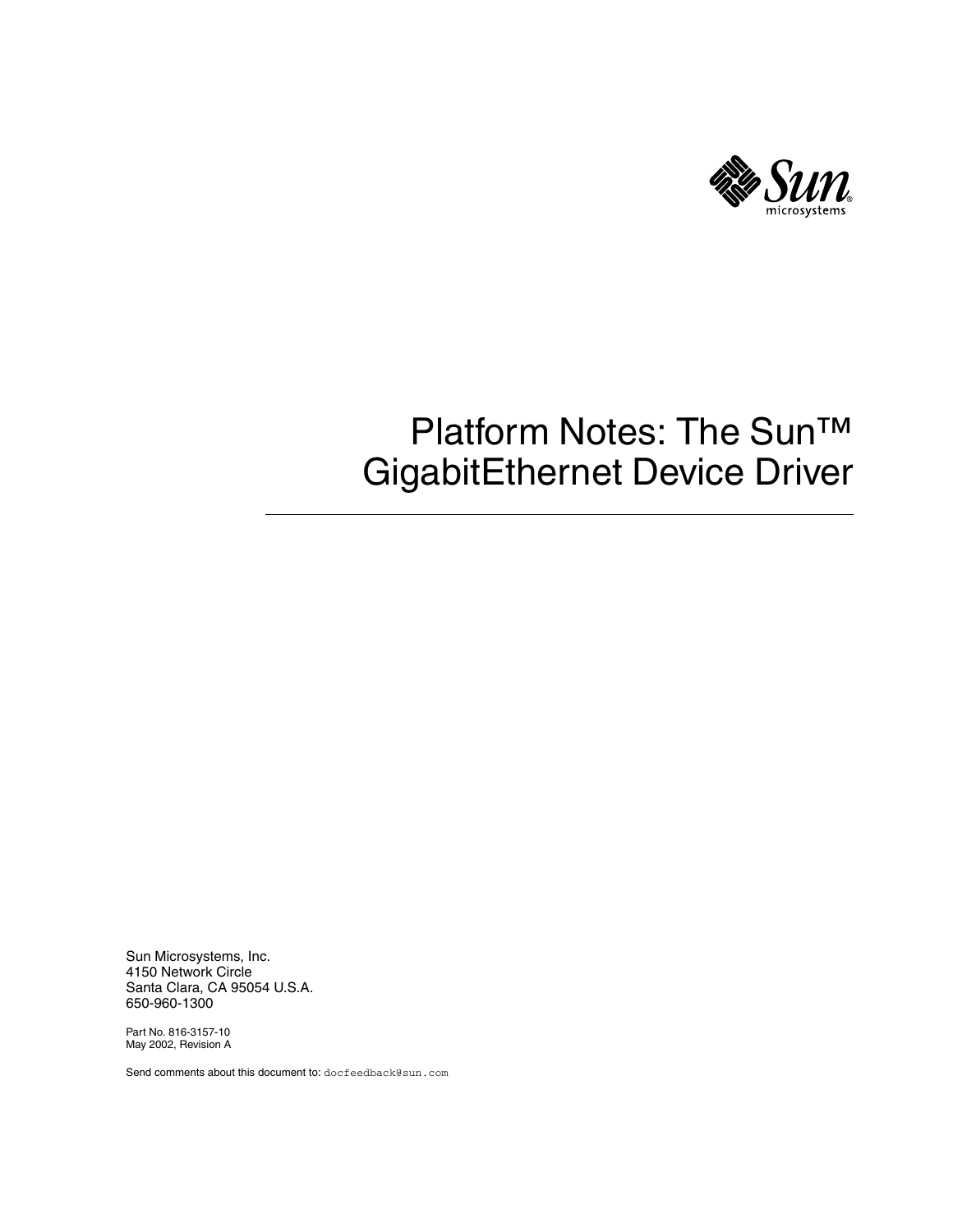Copyright 2002 Sun Microsystems, Inc., 4150 Network Circle, Santa Clara, CA 95054 U.S.A. All rights reserved.

This product or document is distributed under licenses restricting its use, copying, distribution, and decompilation. No part of this product or document may be reproduced in any form by any means without prior written authorization of Sun and its licensors, if any. Third-party software, including font technology, is copyrighted and licensed from Sun suppliers.

Parts of the product may be derived from Berkeley BSD systems, licensed from the University of California. UNIX is a registered trademark in the U.S. and other countries, exclusively licensed through X/Open Company, Ltd.

Sun, Sun Microsystems, the Sun logo, AnswerBook2, docs.sun.com, and Solaris are trademarks, registered trademarks, or service marks of Sun Microsystems, Inc. in the U.S. and other countries. All SPARC trademarks are used under license and are trademarks or registered trademarks of SPARC International, Inc. in the U.S. and other countries. Products bearing SPARC trademarks are based upon an architecture developed by Sun Microsystems, Inc.

The OPEN LOOK and Sun™ Graphical User Interface was developed by Sun Microsystems, Inc. for its users and licensees. Sun acknowledges the pioneering efforts of Xerox in researching and developing the concept of visual or graphical user interfaces for the computer industry. Sun holds a non-exclusive license from Xerox to the Xerox Graphical User Interface, which license also covers Sun's licensees who implement OPEN LOOK GUIs and otherwise comply with Sun's written license agreements.

Federal Acquisitions: Commercial Software—Government Users Subject to Standard License Terms and Conditions.

DOCUMENTATION IS PROVIDED "AS IS" AND ALL EXPRESS OR IMPLIED CONDITIONS, REPRESENTATIONS AND WARRANTIES, INCLUDING ANY IMPLIED WARRANTY OF MERCHANTABILITY, FITNESS FOR A PARTICULAR PURPOSE OR NON-INFRINGEMENT, ARE DISCLAIMED, EXCEPT TO THE EXTENT THAT SUCH DISCLAIMERS ARE HELD TO BE LEGALLY INVALID.

Copyright 2002 Sun Microsystems, Inc., 4150 Network Circle, Santa Clara, CA 95054 Etats-Unis. Tous droits réservés.

Ce produit ou document est distribué avec des licences qui en restreignent l'utilisation, la copie, la distribution, et la décompilation. Aucune partie de ce produit ou document ne peut être reproduite sous aucune forme, par quelque moyen que ce soit, sans l'autorisation préalable et écrite de Sun et de ses bailleurs de licence, s'il y en a. Le logiciel détenu par des tiers, et qui comprend la technologie relative aux polices de caractères, est protégé par un copyright et licencié par des fournisseurs de Sun.

Des parties de ce produit pourront être dérivées des systèmes Berkeley BSD licenciés par l'Université de Californie. UNIX est une marque déposée aux Etats-Unis et dans d'autres pays et licenciée exclusivement par X/Open Company, Ltd.

Sun, Sun Microsystems, le logo Sun, AnswerBook2, docs.sun.com, et Solaris sont des marques de fabrique ou des marques déposées, ou marques de service, de Sun Microsystems, Inc. aux Etats-Unis et dans d'autres pays. Toutes les marques SPARC sont utilisées sous licence et sont des marques de fabrique ou des marques déposées de SPARC International, Inc. aux Etats-Unis et dans d'autres pays. Les produits portant les marques SPARC sont basés sur une architecture développée par Sun Microsystems, Inc.

L'interface d'utilisation graphique OPEN LOOK et Sun™ a été développée par Sun Microsystems, Inc. pour ses utilisateurs et licenciés. Sun reconnaît les efforts de pionniers de Xerox pour la recherche et le développement du concept des interfaces d'utilisation visuelle ou graphique pour l'industrie de l'informatique. Sun détient une licence non exclusive de Xerox sur l'interface d'utilisation graphique Xerox, cette licence couvrant également les licenciés de Sun qui mettent en place l'interface d'utilisation graphique OPEN LOOK et qui en outre se conforment aux licences écrites de Sun.

Achats fédéraux : logiciel commercial - Les utilisateurs gouvernementaux doivent respecter les conditions du contrat de licence standard.

LA DOCUMENTATION EST FOURNIE "EN L'ETAT" ET TOUTES AUTRES CONDITIONS, DECLARATIONS ET GARANTIES EXPRESSES OU TACITES SONT FORMELLEMENT EXCLUES, DANS LA MESURE AUTORISEE PAR LA LOI APPLICABLE, Y COMPRIS NOTAMMENT TOUTE GARANTIE IMPLICITE RELATIVE A LA QUALITE MARCHANDE, A L'APTITUDE A UNE UTILISATION PARTICULIERE OU A L'ABSENCE DE CONTREFAÇON.



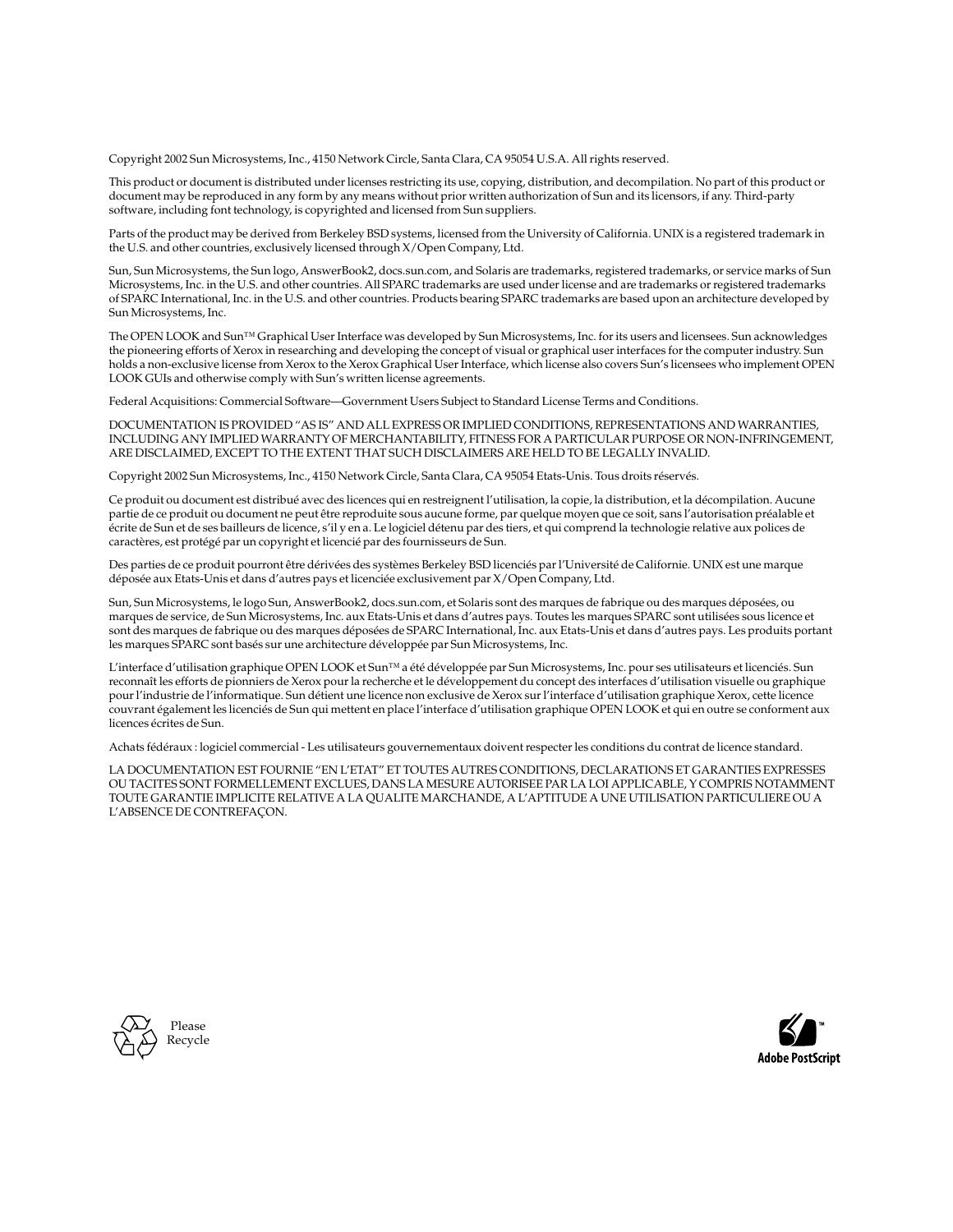# **Contents**

#### **[Preface](#page-4-0) v**

| 1. | Configuring the ge Device Driver 1                                                            |  |  |
|----|-----------------------------------------------------------------------------------------------|--|--|
|    | Configuring the Driver Parameters<br>- 1                                                      |  |  |
|    | GigabitEthernet MAC 2                                                                         |  |  |
|    | Driver Parameter Values and Definitions 2                                                     |  |  |
|    | Defining the Current Status 3                                                                 |  |  |
|    | Flow Control Parameters 3                                                                     |  |  |
|    | Interpacket Gap Parameters 4                                                                  |  |  |
|    | Defining an Additional Delay Before Transmitting a Packet Using<br>$l$ ance_mode and ipg0 $5$ |  |  |
|    | Operational Mode Parameters 6                                                                 |  |  |
|    | Reporting Local PCS Capabilities 6                                                            |  |  |
|    | Reporting the Link Partner Capabilities 7                                                     |  |  |
|    | Setting ge Driver Parameters 8                                                                |  |  |
|    | Setting Parameters Using the ndd Utility 8                                                    |  |  |
|    | To Specify the Device Instance for the ndd Utility 8<br>▼                                     |  |  |
|    | Non-Interactive and Interactive Modes 9                                                       |  |  |
|    | To Use the ndd Utility in Non-Interactive Mode<br>9                                           |  |  |
|    | To Use the ndd Utility in Interactive Mode<br>10                                              |  |  |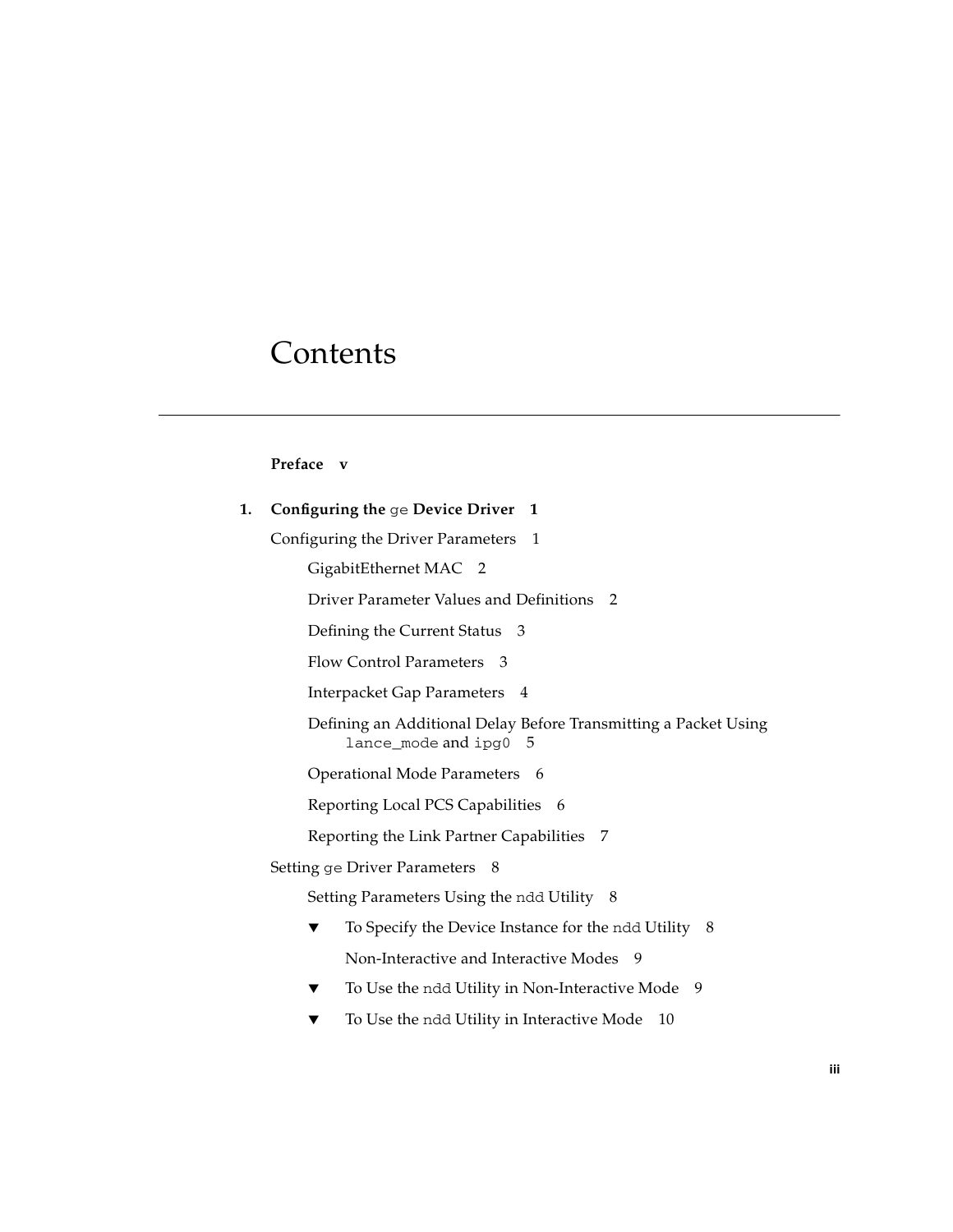- ▼ [To View the](#page-17-1) ge Driver Parameters 10 [Autonegotiation Mode](#page-18-0) 11
- [To Set Autonegotiation to Off \(Forced Mode\) 1](#page-18-1)1

[Setting Parameters Using the](#page-19-0) ge.conf File 12

[Understanding the](#page-19-1) ge.conf File 12

- ▼ [To Set Parameters Using the](#page-20-0) ge.conf File on an SBus adapter 13
- ▼ [To Set Parameters Using the](#page-21-0) ge.conf File on a PCI adapter 14

[Network Configuration 1](#page-21-1)4

[To Configure the Host Files 1](#page-21-2)4

[Installing the Solaris Operating Environment Over a GigabitEthernet](#page-23-0) [Network](#page-23-0) 16

▼ [To Install the Solaris Environment Over a GigabitEthernet Network](#page-24-0) 17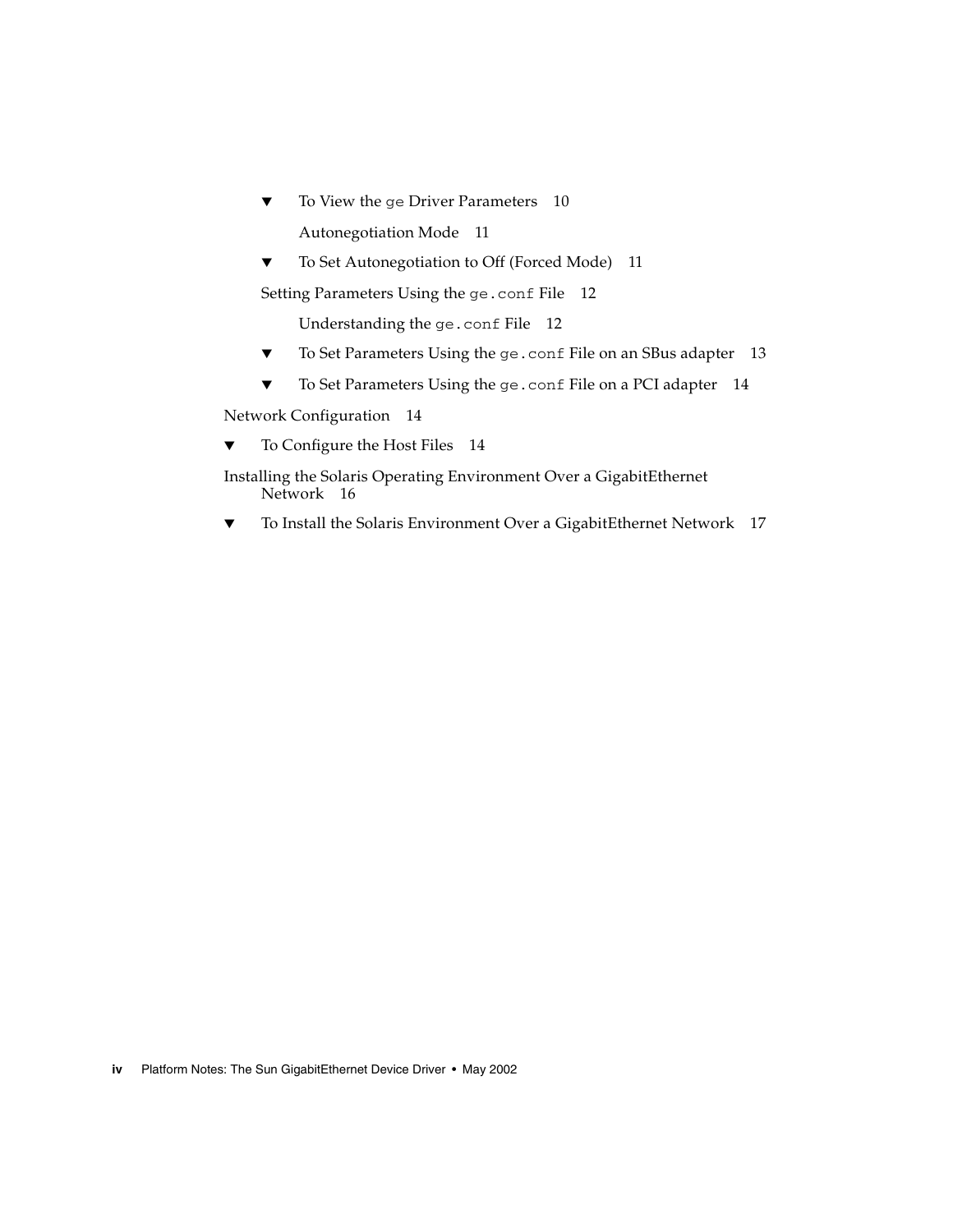# <span id="page-4-0"></span>Preface

These Platform Notes provide instructions for configuring the software used by the Sun GigabitEthernet adapter. They also contain information for configuring the network. Unless otherwise noted, all instructions apply to both the Sun GigabitEthernet/P adapter and the Sun GigabitEthernet/S adapter.

# Shell Prompts

| Shell                                 | Prompt        |
|---------------------------------------|---------------|
| C shell                               | machine_name% |
| C shell superuser                     | machine name# |
| Bourne shell and Korn shell           |               |
| Bourne shell and Korn shell superuser | #             |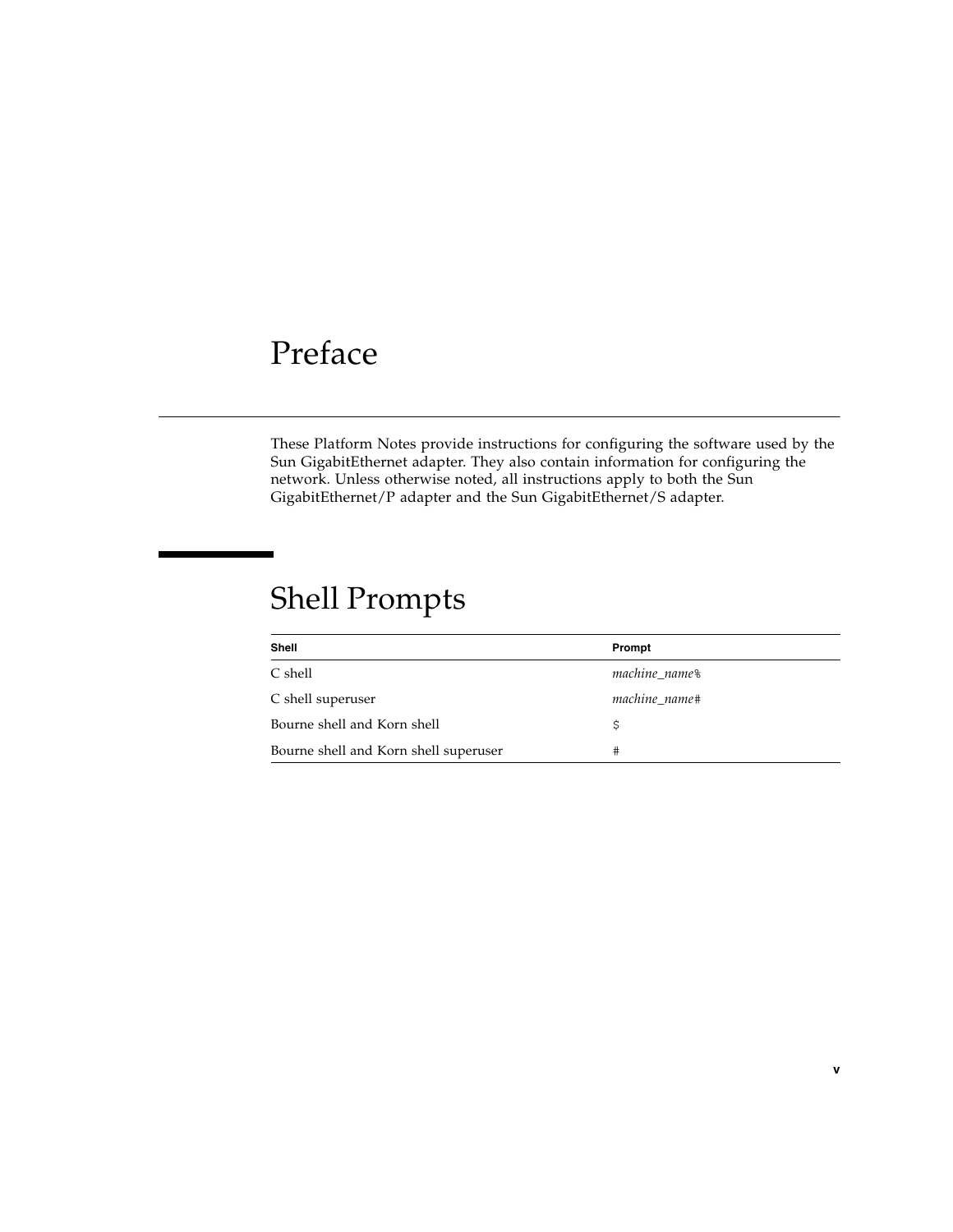# Typographic Conventions

| Typeface or<br>Symbol | Meaning                                                                        | <b>Examples</b>                                                                                                           |
|-----------------------|--------------------------------------------------------------------------------|---------------------------------------------------------------------------------------------------------------------------|
| AaBbCc123             | The names of commands, files,<br>and directories; on-screen<br>computer output | Edit your . login file.<br>Use $1s$ $-$ a to list all files.<br>You have mail.<br>ዱ                                       |
| AaBbCc123             | What you type, when<br>contrasted with on-screen<br>computer output            | $8$ su<br>Password:                                                                                                       |
| AaBbCc123             | Book titles, new words or terms,<br>words to be emphasized                     | Read Chapter 6 in the User's Guide.<br>These are called <i>class</i> options.<br>You <i>must</i> be superuser to do this. |
|                       | Command-line variable; replace<br>with a real name or value                    | To delete a file, type rm filename.                                                                                       |

## Related Documentation

| <b>TABLE P-1</b> | Related Documentation |
|------------------|-----------------------|
|                  |                       |

| Title                                 | <b>Part Number</b> |
|---------------------------------------|--------------------|
| Solaris 9 Sun Hardware Platform Guide | 816-1664-10        |

# Accessing Sun Documentation Online

The docs.sun.com<sup>SM</sup> web site enables you to access Sun technical documentation on the Web. You can browse the docs.sun.com archive or search for a specific book title or subject at: http://docs.sun.com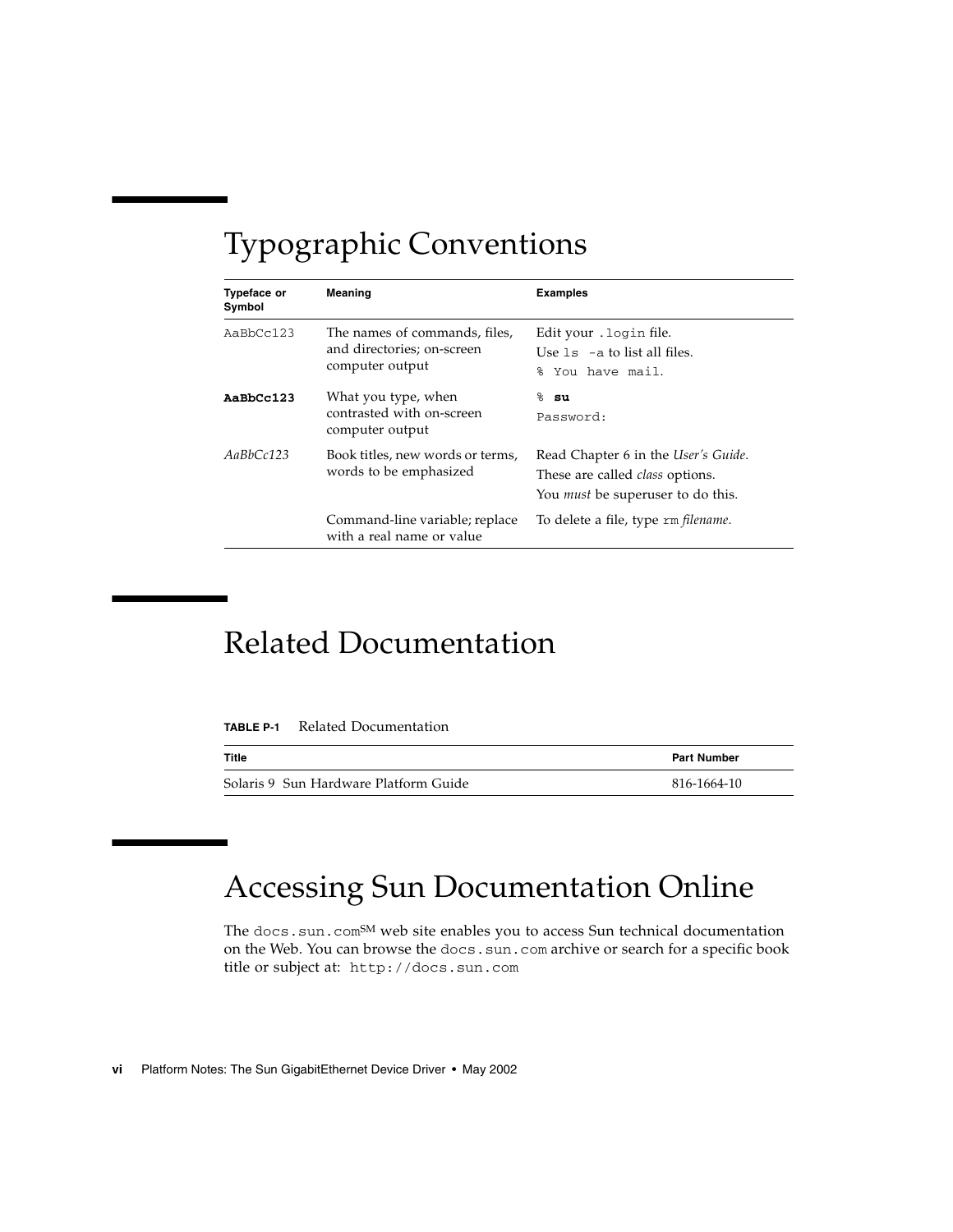# Sun Welcomes Your Comments

We are interested in improving our documentation and welcome your comments and suggestions. You can email your comments to us at:

docfeedback@sun.com

Please include the part number (816-3157-10) of your document in the subject line of your email.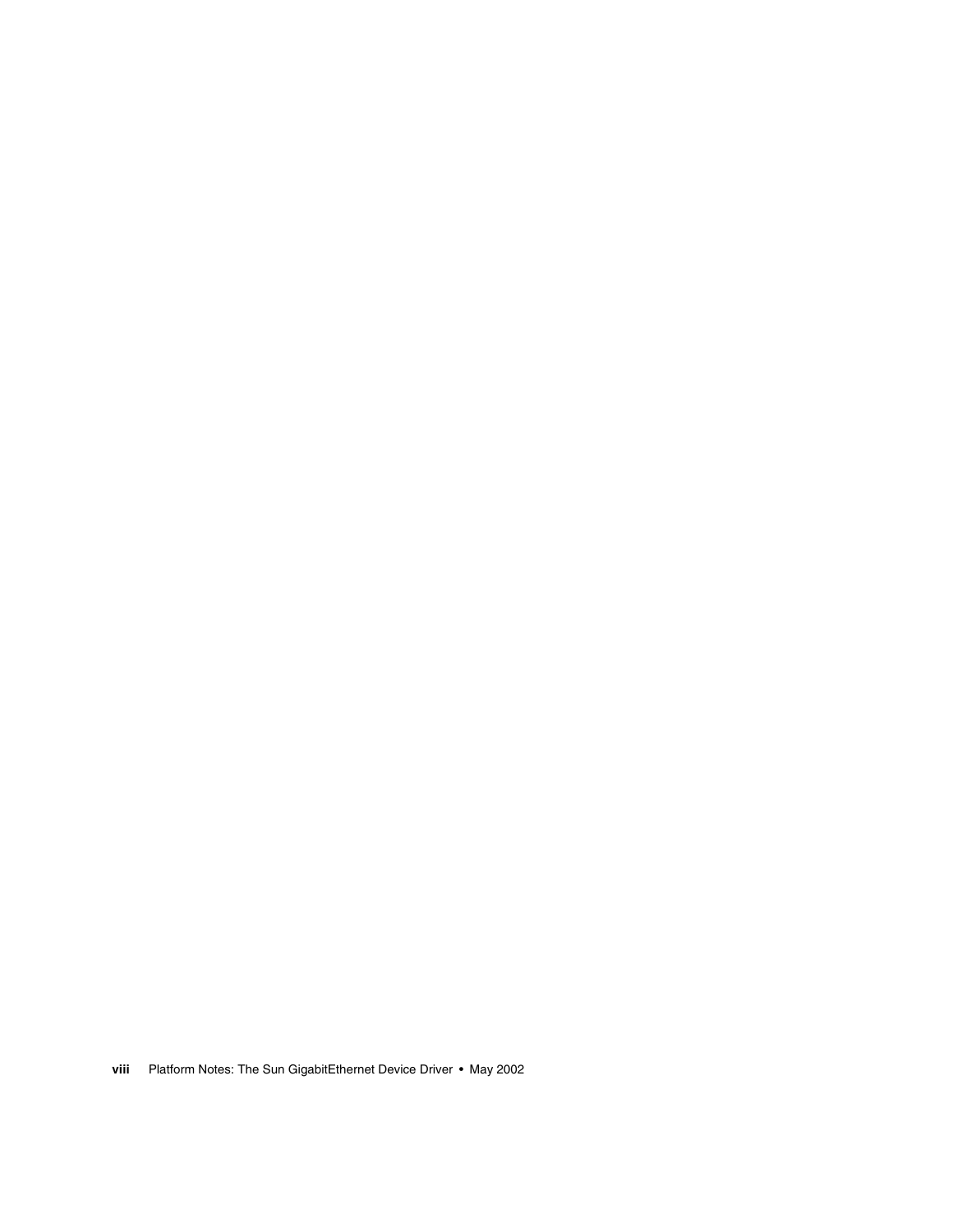# <span id="page-8-0"></span>Configuring the ge Device Driver

These Platform Notes provide instructions for configuring the software used by the Sun GigabitEthernet adapter. They also contain information for configuring the network. Unless otherwise noted, all instructions apply to both the Sun GigabitEthernet/P adapter and the Sun GigabitEthernet/S adapter.

The document contains the following sections:

- [Configuring the Driver Parameters](#page-8-1)
- Setting ge [Driver Parameters](#page-15-0)
- [Network Configuration](#page-21-1)

## <span id="page-8-1"></span>Configuring the Driver Parameters

This section provides an overview of the capabilities of the GigabitEthernet ASIC used in the adapters, lists the available ge driver parameters, and describes how to configure these parameters.

The ge driver controls the Sun GigabitEthernet adapter devices. The Sun GigabitEthernet device is identified as network with the model property SUNW, sbus-gem or SUNW, pci-gem node. The ge driver is attached to the device with the compatible property  $pci108e$ , 2bad for the Sun GigabitEthernet/P adapter or  $SUMW$ , sbus-gem for the Sun GigabitEthernet/S adapter. You can manually configure the parameters to customize each The Sun GigabitEthernet Adapter in your system.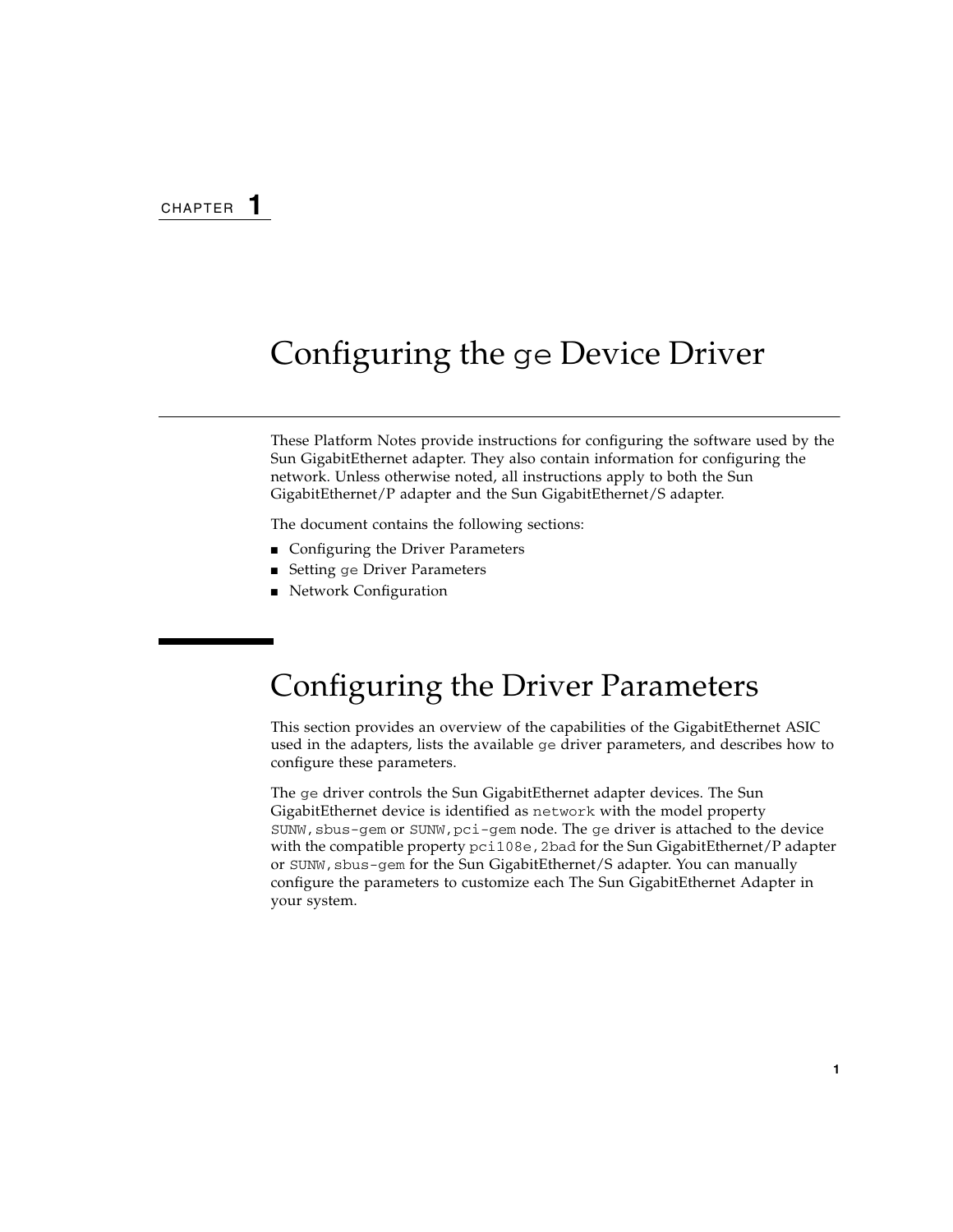## <span id="page-9-0"></span>GigabitEthernet MAC

The GigabitEthernet MAC (GEM) provides 1000BASE-SX networking interfaces. The driver automatically sets the link speed to 1000 Mbps and conforms to the IEEE 802.3z Ethernet standard. The GEM PCI ASIC provide the PCI interface, Media Access Control (MAC) functions, and Physical Code Sublayer (PCS) functions. The GEM SBus ASIC provides the SBus interface, MAC functions, and PCS functions. The External SERDES, which connects the 1000BASE-SX Compliant SC connector to the ASIC, provides the physical layer functions.

The GEM MAC and PCS are capable of all the operating speeds and modes listed in ["Autonegotiation Mode" on page 111](#page-18-0). The PCS performs autonegotiation with the remote end of the link (link partner) to select a common mode of operation.

The PCS also supports a forced mode of operation. You can select the speed and mode by creating a ge.conf file.

## <span id="page-9-1"></span>Driver Parameter Values and Definitions

<span id="page-9-2"></span>[TABLE 1-1](#page-9-2) describes the parameters and settings for the ge driver.

| <b>Parameter</b>    | <b>Status</b>  | <b>Description</b>                                      |
|---------------------|----------------|---------------------------------------------------------|
| link_status         | Read only      | Defines the current status                              |
| link_speed          | Read only      | Defines the current status                              |
| link_mode           | Read only      | Defines the current status                              |
| ipg1                | Read and write | Interpacket gap parameter                               |
| ipg2                | Read and write | Interpacket gap parameter                               |
| instance            | Read and write | Device instance                                         |
| lance_mode          | Read and write | Enable additional delay before transmitting a<br>packet |
| ipg0                | Read and write | Additional delay before transmitting a packet           |
| adv_1000autoneg_cap | Read and write | Operational mode parameter                              |
| adv_1000fdx_cap     | Read and write | Operational mode parameter                              |
| adv_1000hdx_cap     | Read and write | Operational mode parameter                              |
| adv_pauseTX         | Read and write | Operational mode parameter                              |
| adv_pauseRX         | Read and write | Operational mode parameter                              |
| 1000autoneg_cap     | Read only      | PCS autonegotiation capability                          |

**TABLE 1-1** ge Driver Parameters, Status, and Descriptions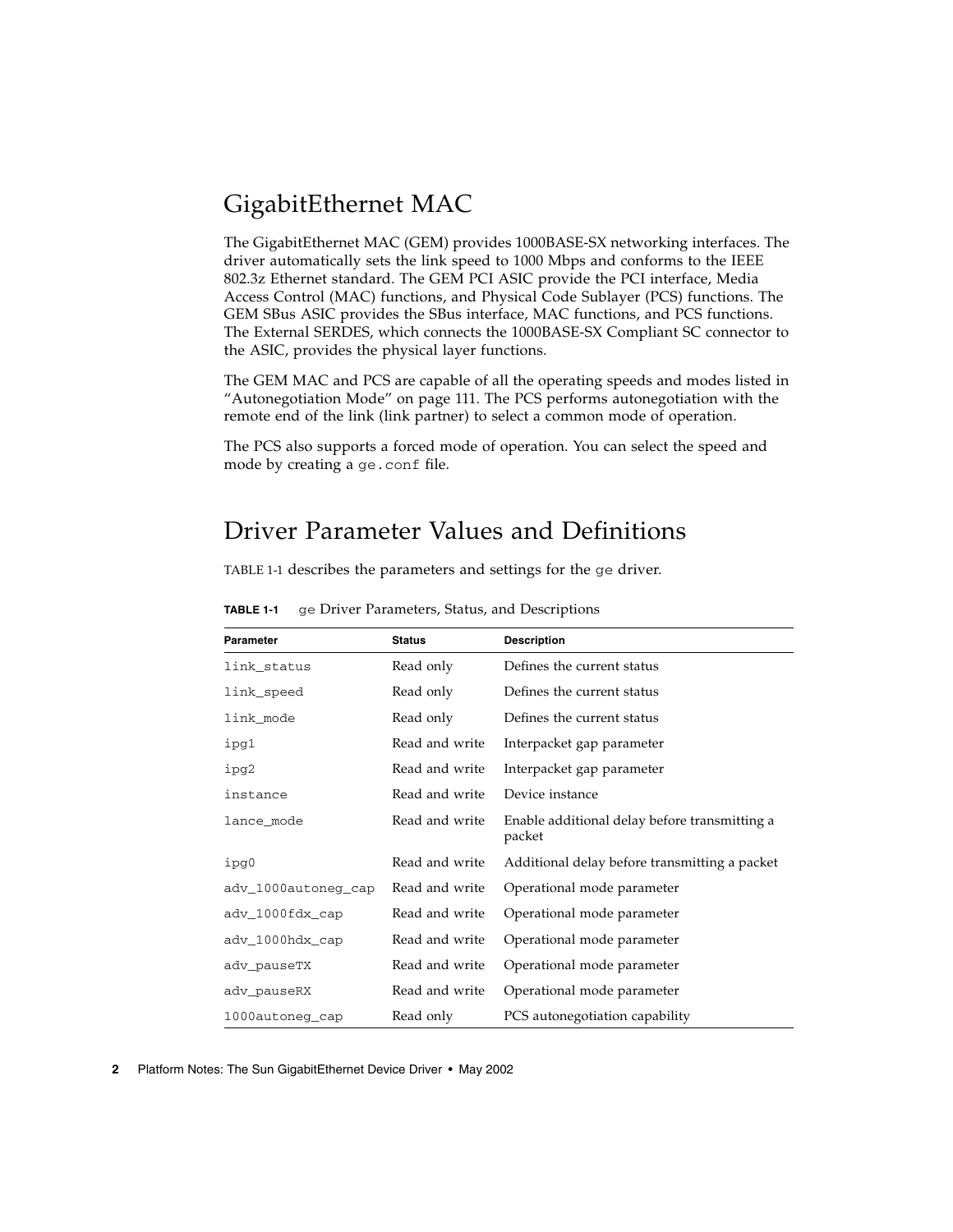| Parameter          | <b>Status</b> | <b>Description</b>                      |
|--------------------|---------------|-----------------------------------------|
| 1000fdx cap        | Read only     | PCS full duplex capability              |
| $1000$ hdx_cap     | Read only     | PCS half duplex capability              |
| asm_dir_cap        | Read only     | PCS ASM_DIR capability                  |
| pause_cap          | Read only     | PCS Symmetric PAUSE capability          |
| lp_1000autoneg_cap | Read only     | Link partner autonegotiation capability |
| $lp_1000fdx_cap$   | Read only     | Link partner capability                 |
| $lp_1000hdx_cap$   | Read only     | Link partner capability                 |
| lp_asm_dir_cap     | Read only     | Link partner capability                 |
| lp_pause_cap       | Read only     | Link partner capability                 |

**TABLE 1-1** ge Driver Parameters, Status, and Descriptions *(Continued)*

## <span id="page-10-0"></span>Defining the Current Status

<span id="page-10-2"></span>The read-only parameters described in [TABLE 1-2](#page-10-2) explain the operational mode of the interface. Based on the value of these parameters, you can determine the current status of a link.

**TABLE 1-2** Read-Only Parameters Defining the Current Status

| Parameter<br><b>Values and Description</b> |                                                                               |  |
|--------------------------------------------|-------------------------------------------------------------------------------|--|
| link status                                | Current link status<br>$0 =$ Link down<br>$1 =$ Link up                       |  |
| link_speed                                 | Valid only if the link is up<br>$0 =$ Link is not up<br>$1000 = 1000$ Mbps    |  |
| link mode                                  | Valid only if the link is up<br>$0 = \text{Half duplex}$<br>$1 =$ Full duplex |  |

### <span id="page-10-1"></span>Flow Control Parameters

The GEM ASIC is capable of sourcing (transmitting) and terminating (receiving) pause frames conforming to IEEE 802.3x Frame Based Link Level Flow Control Protocol. In response to received flow control frames, the GEM can slow down its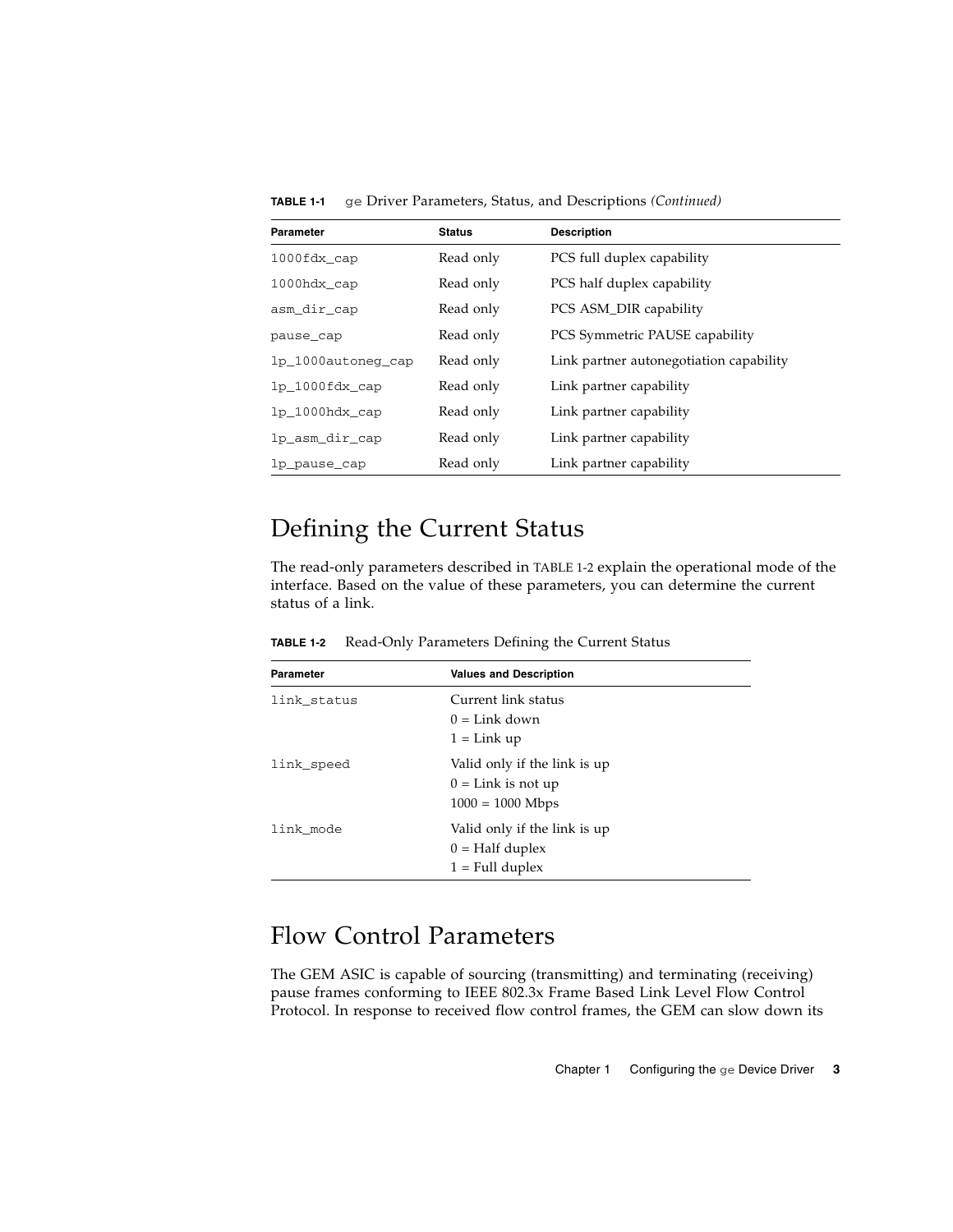transmit rate. On the other hand, GEM is capable of sourcing flow control frames, requesting the link partner to slow down, provided that the link partner supports this feature. By default, GEM advertises Receive PAUSE capability during autonegotiation.

| <b>Parameter</b> | <b>Values and Description</b>                                    |  |
|------------------|------------------------------------------------------------------|--|
| adv pauseTX      | Transmit PAUSE Capable<br>0=Off (default: not capable)<br>$1=On$ |  |
| adv pauseRX      | Receive PAUSE Capable<br>$0=Off$<br>1=On (default: capable)      |  |

For normal operations, GEM doesn't need to source flow control frames. However, if GEM is operating on a slow bus (for instance, a 33-MHz PCI bus slot), and there is a lot of frame reception activity, there could be a performance degradation due to Receive FIFO overflow. If the link partner is capable of terminating PAUSE flow control frames, the performance of GEM could be improved by enabling adv\_pauseTX and restarting autonegotiation.

## <span id="page-11-0"></span>Interpacket Gap Parameters

The GEM ASIC supports the programmable Interpacket Gap (IPG) parameters ipg1 and ipg2. The total IPG is the sum of ipg1 and ipg2: 0.096 microseconds for the link speed of 1000 Mbps.

<span id="page-11-1"></span>[TABLE 1-4](#page-11-1) lists the default values and allowable values for the IPG parameters,  $i$ pg1 and ipg2.

| Parameter | Values<br>(Byte-time) | <b>Description</b>                     |
|-----------|-----------------------|----------------------------------------|
| ipg1      | 0.255                 | $ipg1 = 8$ (default at initialization) |
| ipg2      | 0.255                 | $ipq2 = 4$ (default at initialization) |

**TABLE 1-4** Read-Write Interpacket Gap Parameter Values and Descriptions

By default, the driver sets ipg1 to 8-byte time and ipg2 to 4-byte time, which are the standard values. (Byte time is the time it takes to transmit one byte on the link, with a link speed of 1000 Mbps.)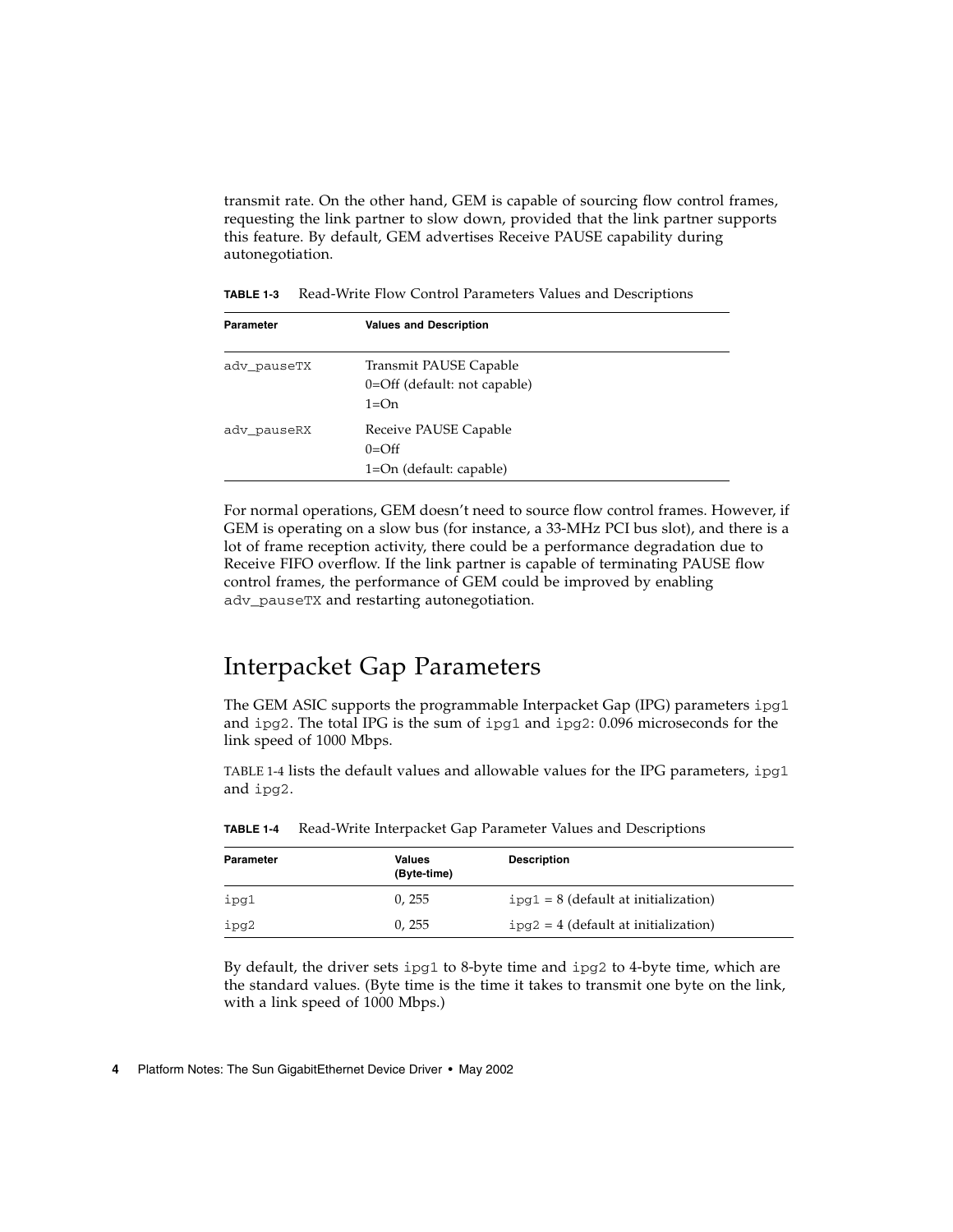If your network has systems that use longer IPG (the sum of  $ipg1$  and  $ipg2$ ) and if those machines seem to be slow in accessing the network, increase the values of ipg1 and ipg2 to match the longer IPGs of other machines.

## <span id="page-12-0"></span>Defining an Additional Delay Before Transmitting a Packet Using lance\_mode and ipg0

The GEM ASIC supports a programmable mode called lance\_mode. The ipg0 parameter is associated with lance\_mode.

If lance\_mode is enabled (the default), an additional delay is added by setting the ipg0 parameter before transmitting the packet. This delay is in addition to the delay set by the ipg1 and ipg2 parameters. The additional delay set by ipg0 helps to reduce collisions. Systems that have lance\_mode enabled might not have enough transmission time on the network.

If lance\_mode is disabled, the value of ipg0 is ignored and no additional delay is set. Only the delays set by ipg1 and ipg2 are used. Disable lance\_mode if other systems keep sending a large number of back-to-back packets.

You can add the additional delay by setting the ipg0 parameter from 0 to 31, which is the media byte time delay.

<span id="page-12-1"></span>[TABLE 1-5](#page-12-1) defines the lance\_mode and ipg0 parameters.

| <b>Parameter</b> | <b>Values and Descriptions</b>                                                          |  |  |
|------------------|-----------------------------------------------------------------------------------------|--|--|
| lance mode       | $0 = 1$ ance mode disabled<br>$1 =$ lance mode enabled (default)                        |  |  |
| ipg0             | $0$ to $30$ = Additional IPG before transmitting<br>a packet (after receiving a packet) |  |  |

**TABLE 1-5** Parameters Defining lance\_mode and ipg0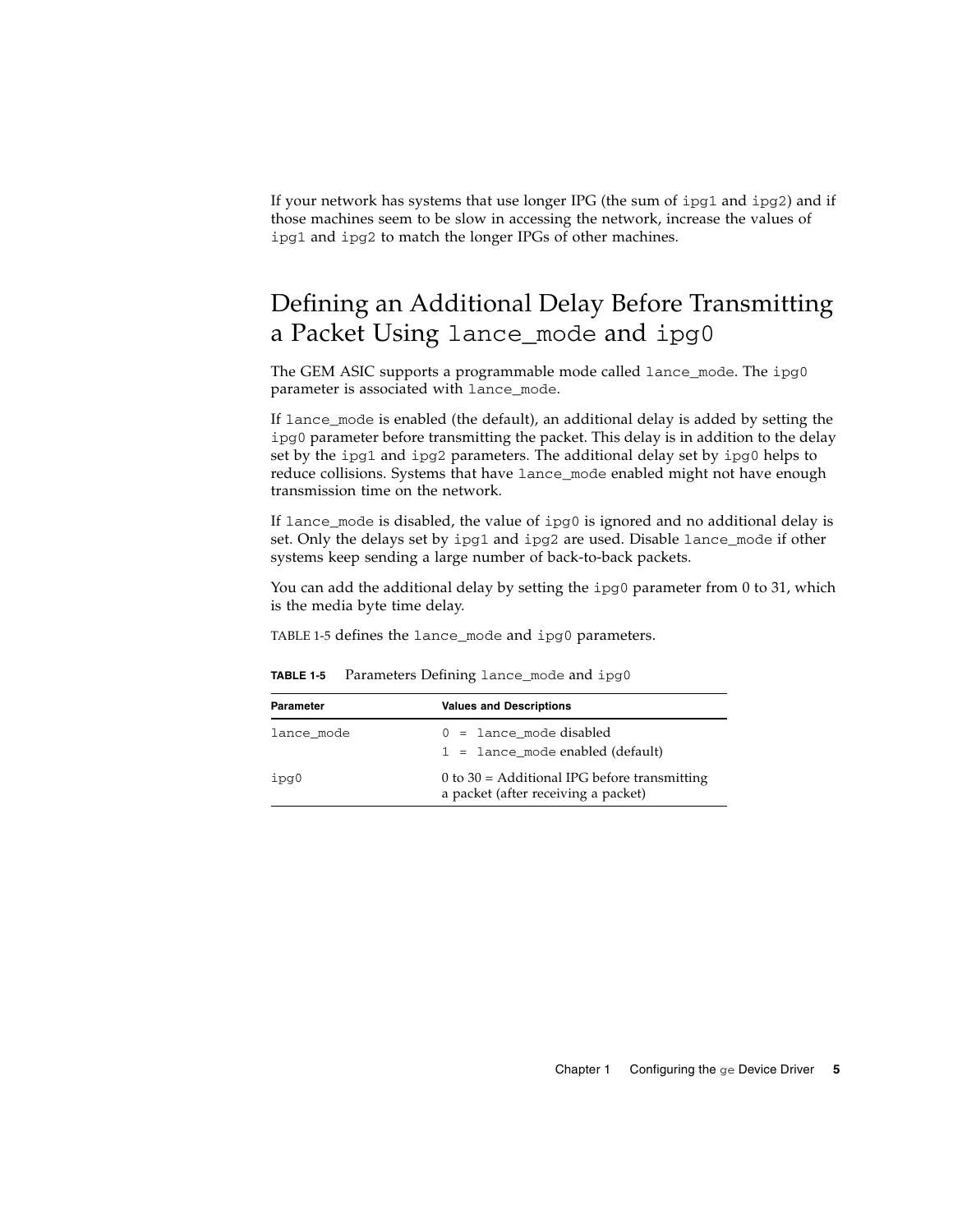## <span id="page-13-0"></span>Operational Mode Parameters

<span id="page-13-2"></span>[TABLE 1-6](#page-13-2) describes the operational mode parameters and their default values.

**TABLE 1-6** Operational Mode Parameters

| Parameter           | <b>Values and Description</b>                                                                                                                         |
|---------------------|-------------------------------------------------------------------------------------------------------------------------------------------------------|
| adv_1000autoneg_cap | Local PCS capability advertised by the hardware<br>$0 =$ Forced mode<br>$1 =$ Autonegotiation (default)                                               |
| adv_1000fdx_cap     | Local PCS capability advertised by the hardware<br>$0 = Not 1000$ Mbits/sec full duplex capable<br>1 = 1000 Mbits/sec full duplex capable (default)   |
| adv_1000hdx_cap     | Local PCS capability advertised by the hardware<br>$0 = Not 1000$ Mbits/sec half duplex capable<br>$1 = 1000$ Mbits/sec half duplex capable (default) |
| adv_pauseTX         | Local PCS capability advertised by the hardware<br>$0 = Not$ Pause TX capable (default)<br>1 = Pause TX capable                                       |
| adv_pauseRX         | Local PCS capability advertised by the hardware<br>$0 = Not$ Pause RX capable<br>$1 =$ Pause RX capable (default)                                     |

## <span id="page-13-1"></span>Reporting Local PCS Capabilities

<span id="page-13-3"></span>[TABLE 1-7](#page-13-3) describes the read-only PCS capabilities that GEM PCS supports. These parameters define the capabilities of the hardware.

**TABLE 1-7** Read-Only PCS Capabilities

| Parameter       | <b>Description (Local PCS Capabilities)</b>                                                                                  |  |
|-----------------|------------------------------------------------------------------------------------------------------------------------------|--|
| 1000autoneg cap |                                                                                                                              |  |
|                 | $0 =$ Not capable of autonegotiation<br>$1 =$ Autonegotiation capable                                                        |  |
| 1000fdx cap     | Local PCS Full Duplex capability<br>$0 = Not 1000$ Mbits/sec full-duplex capable<br>$1 = 1000$ Mbits/sec full-duplex capable |  |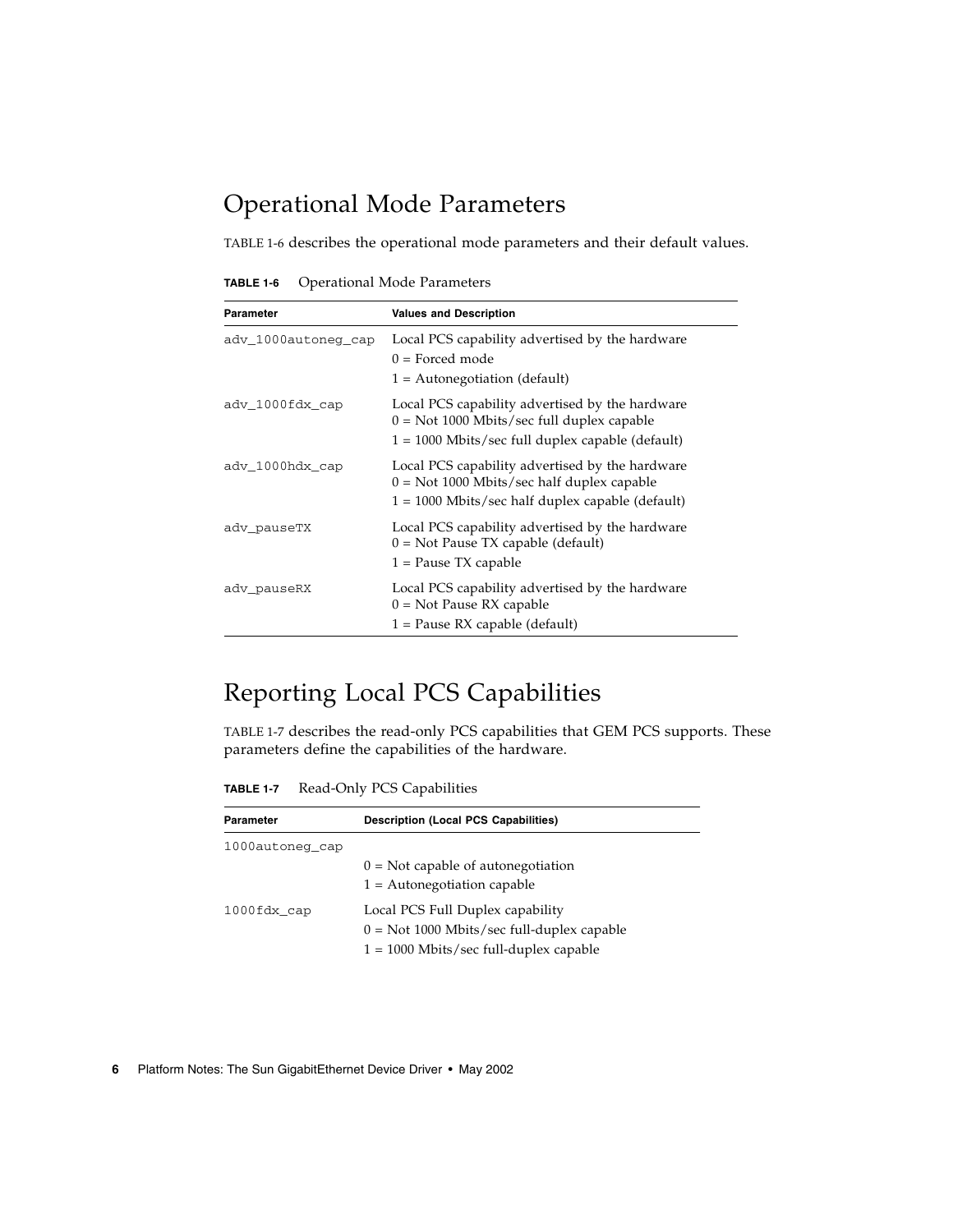| Parameter   | <b>Description (Local PCS Capabilities)</b>                                                                                   |  |
|-------------|-------------------------------------------------------------------------------------------------------------------------------|--|
| 1000hdx cap | Local PCS Half Duplex capability<br>$0 = Not 1000$ Mbits/sec half-duplex capable<br>$1 = 1000$ Mbits/sec half-duplex capable  |  |
| asm_dir_cap | Local PCS Flow Control capability<br>$0 = Not$ Asymmetric Pause capable<br>$1 =$ Asymmetric Pause (from Local Device) capable |  |
| pause cap   | Local PCS Flow Control capability<br>$0 = Not Symmetric$ Pause capable<br>$1 = Symmetric$ Pause capable                       |  |

**TABLE 1-7** Read-Only PCS Capabilities

### <span id="page-14-0"></span>Reporting the Link Partner Capabilities

<span id="page-14-1"></span>[TABLE 1-8](#page-14-1) describes the read-only link partner capabilities.

**TABLE 1-8** Read-Only Link Partner Capabilities

| Parameter          | <b>Values and Description</b>                                                               |
|--------------------|---------------------------------------------------------------------------------------------|
| lp 1000autoneg cap | $0 = No$ autonegotiation<br>$1 =$ Autonegotiation                                           |
| lp 1000fdx cap     | $0 = No$ 1000 Mbits/sec full duplex transmission<br>$1 = 1000$ Mbits/sec full duplex        |
| lp 1000hdx cap     | $0 = No$ 1000 Mbits/sec half duplex transmission<br>$1 = 1000$ Mbits/sec half duplex        |
| lp_asm_dir_cap     | $0 = Not$ Asymmetric Pause capable<br>$1 =$ Asymmetric Pause toward link partner capability |
| lp_pause_cap       | $0 = Not Symmetric$ Pause capable<br>$1 = Symmetric$ Pause capable                          |

If the link partner is not capable of autonegotiation (when lp\_1000autoneg\_cap is 0), the remaining information described in [TABLE 1-8](#page-14-1) is not relevant and the parameter value equals 0.

If the link partner is capable of autonegotiation (when lp\_autoneg\_cap is 1), the speed and mode information is displayed when you use autonegotiation and get the link partner capabilities.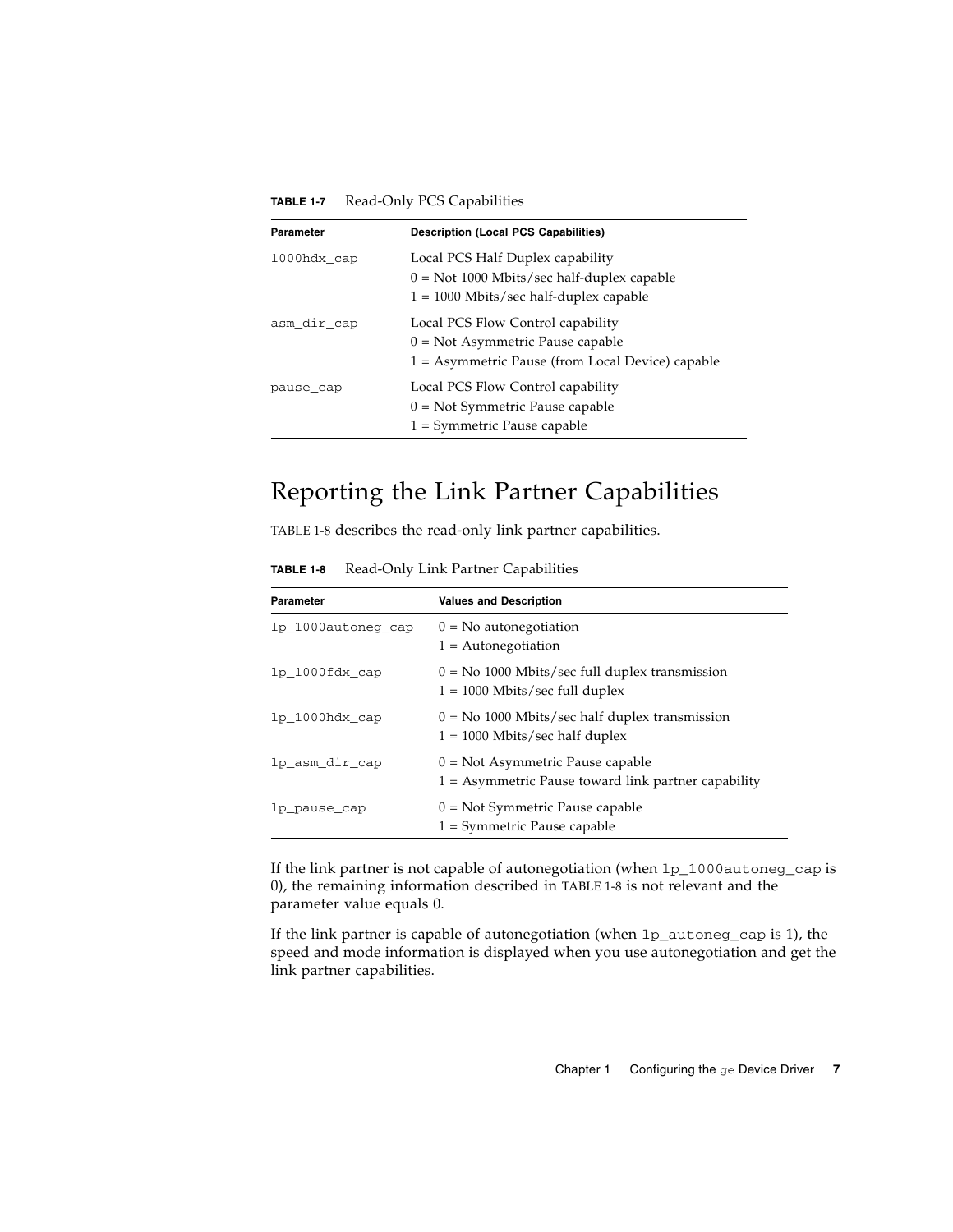# <span id="page-15-0"></span>Setting ge Driver Parameters

You can set the ge driver parameters in two ways, depending on your needs:

- Using the ndd utility
- Using the ge.conf file

Use the ndd utility to set parameters that are valid until you reboot the system. It is also a good way to test parameter settings.

Use the ge.conf file to set parameters so they remain in effect after you reboot the system. Create a /kernel/drv/ge.conf file and add parameter values to this file when you need to set a particular parameter for a device in the system.

## <span id="page-15-1"></span>Setting Parameters Using the ndd Utility

Use the ndd utility to configure parameters that are valid until you reboot the system. The ndd utility supports any networking driver that implements the Data Link Provider Interface (DLPI).

The following sections describe how you can use the ge driver and the ndd utility to modify (with the -set option) or display (without the -set option) the parameters for each ge device.

<span id="page-15-2"></span>

### ▼ To Specify the Device Instance for the ndd Utility

Before you use the ndd utility to get or set a parameter for a ge device, you must specify the device instance for the utility.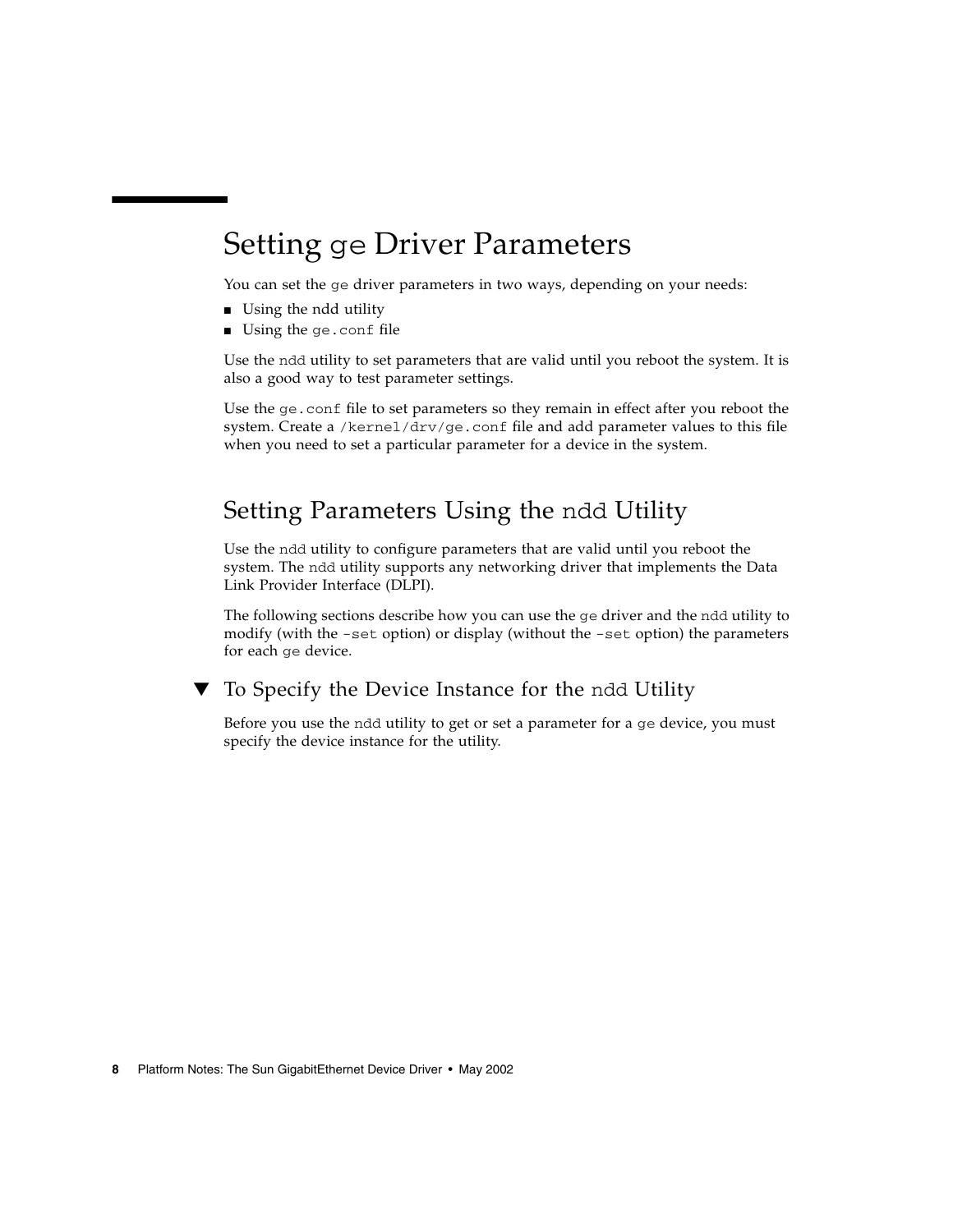**1. Check the** /etc/path\_to\_inst **file to identify the instance associated with a particular device.**

*For Sun GigabitEthernet/P:*

```
# grep ge /etc/path_to_inst
"/pci@4,4000/network@4" 2 "ge"
"/pci@6,2000/network@1" 1 "ge"
"/pci@4,2000/network@1" 0 "ge"
```
In this example, the three GigabitEthernet instances are from the adapters installed in perspective PCI slots.

*For Sun GigabitEthernet/S:*

```
# grep ge /etc/path_to_inst
"/sbus@b,0/network@2,100000" 0 "ge"
```
In this example, the GigabitEthernet instance is from an adapter installed in a perspective SBus slot.

**2. Use the instance number to select the device.**

```
# ndd -set /dev/ge instance instance_number
```
The device remains selected until you change the selection.

#### <span id="page-16-0"></span>Non-Interactive and Interactive Modes

You can use the ndd utility in two modes:

- Non-interactive
- Interactive

In the non-interactive mode, you invoke the utility to execute a specific command. Once the command is executed, you exit the utility. In the interactive mode, you can use the utility to get or set more than one parameter value. (Refer to the ndd (1M) man page for more information.)

### <span id="page-16-1"></span>▼ To Use the ndd Utility in Non-Interactive Mode

This section describes how to modify and to display parameter values.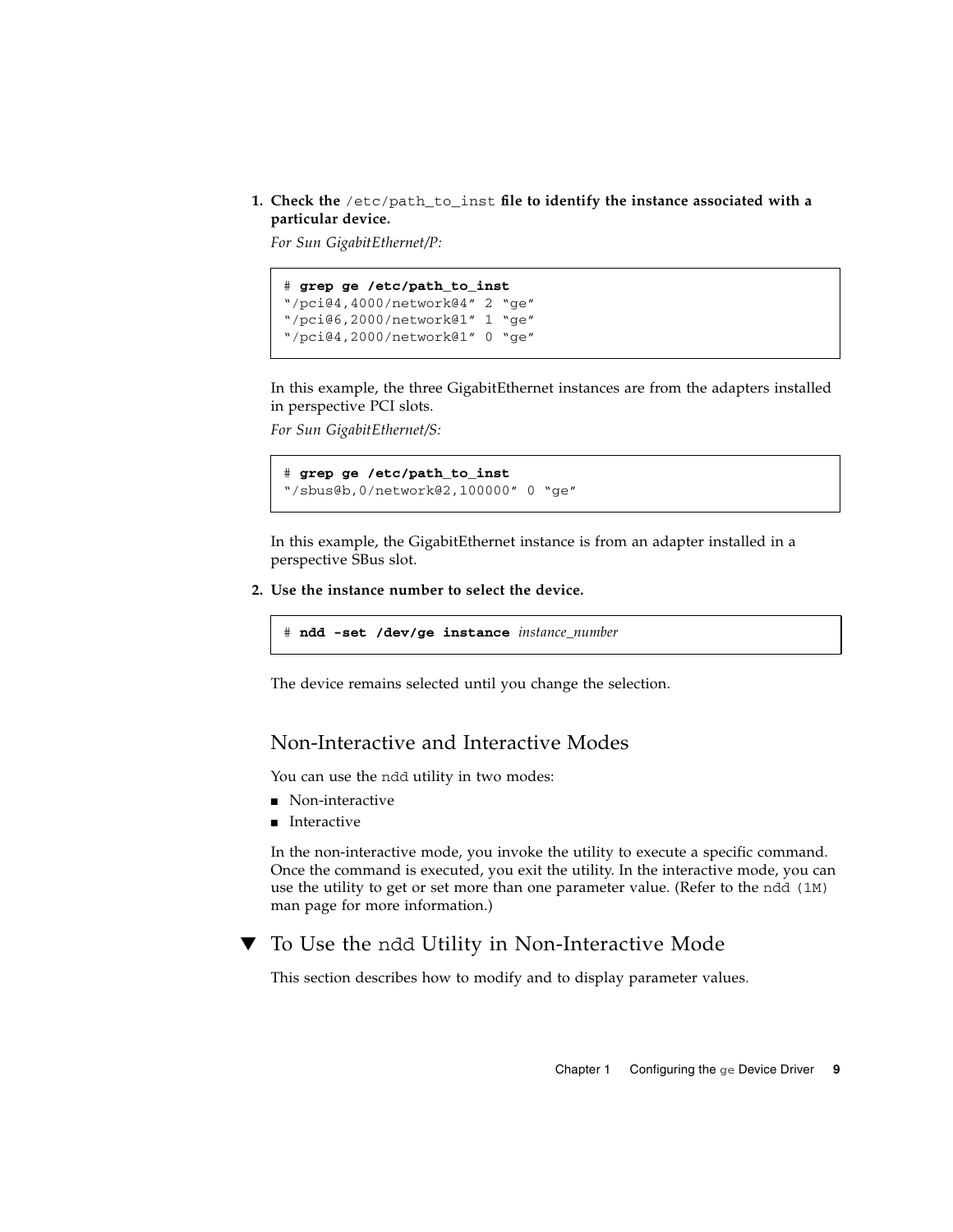**1. To modify a parameter value, use the** -set **option.**

If you invoke the ndd utility with the -set option, the utility passes *value*, which must be specified down to the named /dev/ge driver instance, and assigns it to the parameter:

```
# ndd -set /dev/ge parameter value
```
**2. To display the value of a parameter, specify the parameter name (and omit the value).**

When you omit the -set option, a query operation is assumed and the utility queries the named driver instance, retrieves the value associated with the specified parameter, and prints it:

# **ndd /dev/ge** *parameter*

- <span id="page-17-0"></span>▼ To Use the ndd Utility in Interactive Mode
	- **1. To modify a parameter value in the interactive mode, specify** ndd /dev/ge**, as shown below.**

The ndd utility then prompts you for the name of the parameter:

```
# ndd /dev/ge
name to get/set? (Enter the parameter name or ? to view all
parameters)
```
### <span id="page-17-1"></span>▼ To View the ge Driver Parameters

After entering the parameter name, the ndd utility prompts you for the parameter value (see [TABLE 1-1](#page-9-2) through [TABLE 1-8](#page-14-1)).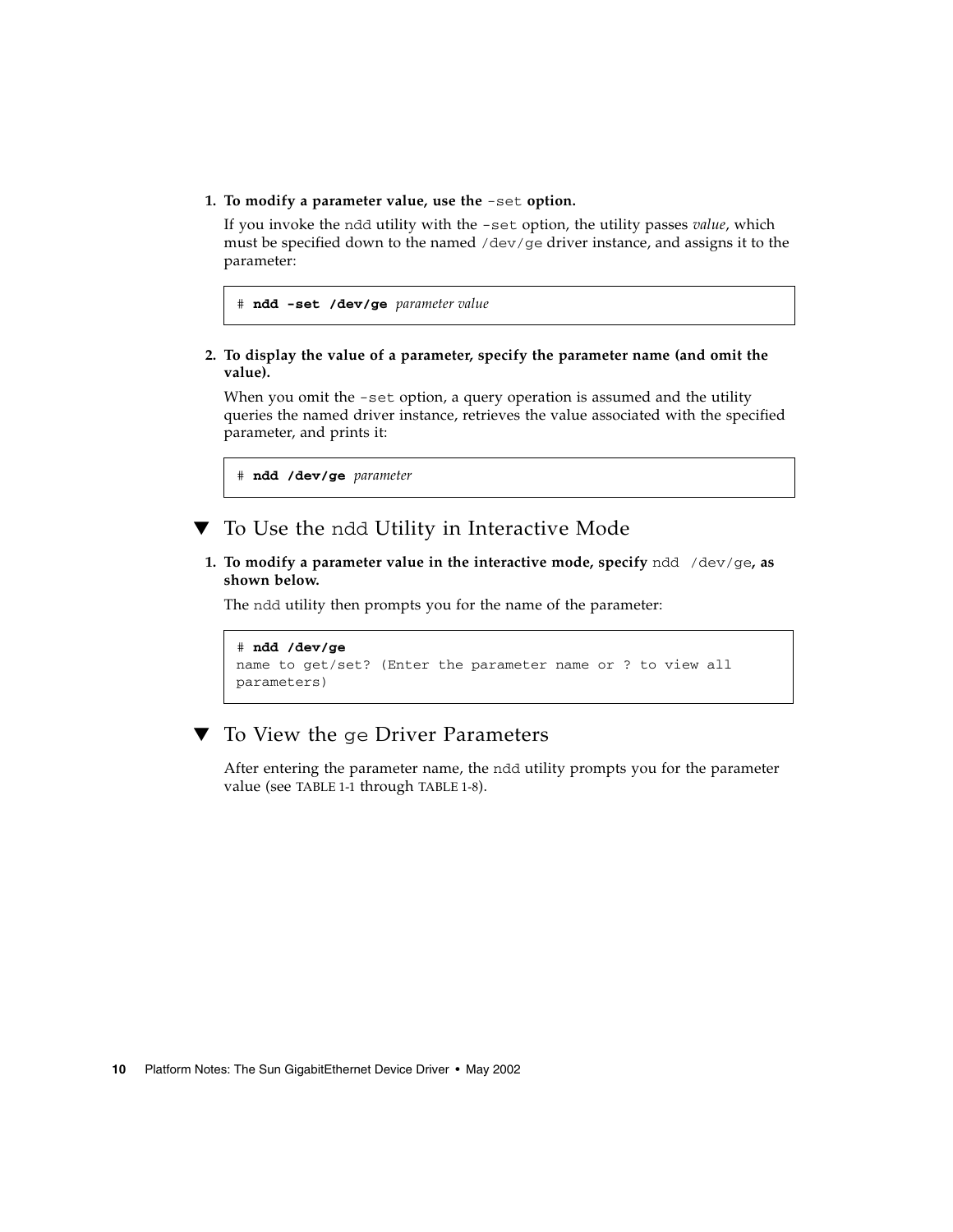**1. To list all the parameters supported by the ge driver, type**  $\text{ndd } / \text{dev}/\text{ge } \$ **?.** 

(See [TABLE 1-1](#page-9-2) through [TABLE 1-8](#page-14-1) for parameter descriptions.)

| $#$ ndd /dev/ge \?  |                  |
|---------------------|------------------|
| S.                  | (read only)      |
| link_status         | (read only)      |
| link_speed          | (read only)      |
| link mode           | (read only)      |
| ipg1                | (read and write) |
| ipq2                | (read and write) |
| instance            | (read and write) |
| lance mode          | (read and write) |
| ipg0                | (read and write) |
| ady 1000autoneg cap | (read and write) |
| adv_1000fdx_cap     | (read and write) |
| ady 1000hdx cap     | (read and write) |
| adv pauseTX         | (read and write) |
| adv_pauseRX         | (read and write) |
| 1000autoneg cap     | (read only)      |
| $1000$ fdx cap      | (read only)      |
| 1000hdx cap         | (read only)      |
| asm dir cap         | (read only)      |
| pause_cap           | (read only)      |
| lp_1000autoneg_cap  | (read only)      |
| $lp_1000fdx_cap$    | (read only)      |
| $lp_1000hdx$ cap    | (read only)      |
| lp_asm_dir_cap      | (read only)      |
| lp_pause_cap        | (read only)      |
| #                   |                  |
|                     |                  |

### <span id="page-18-0"></span>Autonegotiation Mode

By default, autonegotiation is set to on. This means that the adapter will communicate with its link partner to determine a compatible network speed, duplex mode, and flow control capability.

If your network equipment does not support autonegotiation, or if you want to specify your network speed, you can set autonegotiation to off on the ge device.

### <span id="page-18-1"></span>To Set Autonegotiation to Off (Forced Mode)

**1. Select the following parameters:** adv\_1000fdx\_cap**,** adv\_1000hdx\_cap**,** adv\_pauseTX **and** adv\_pauseRX**, and set those values according to the user's manual that shipped with your link partner device (for example, switch). See** [TABLE 1-6](#page-13-2) **for parameter values.**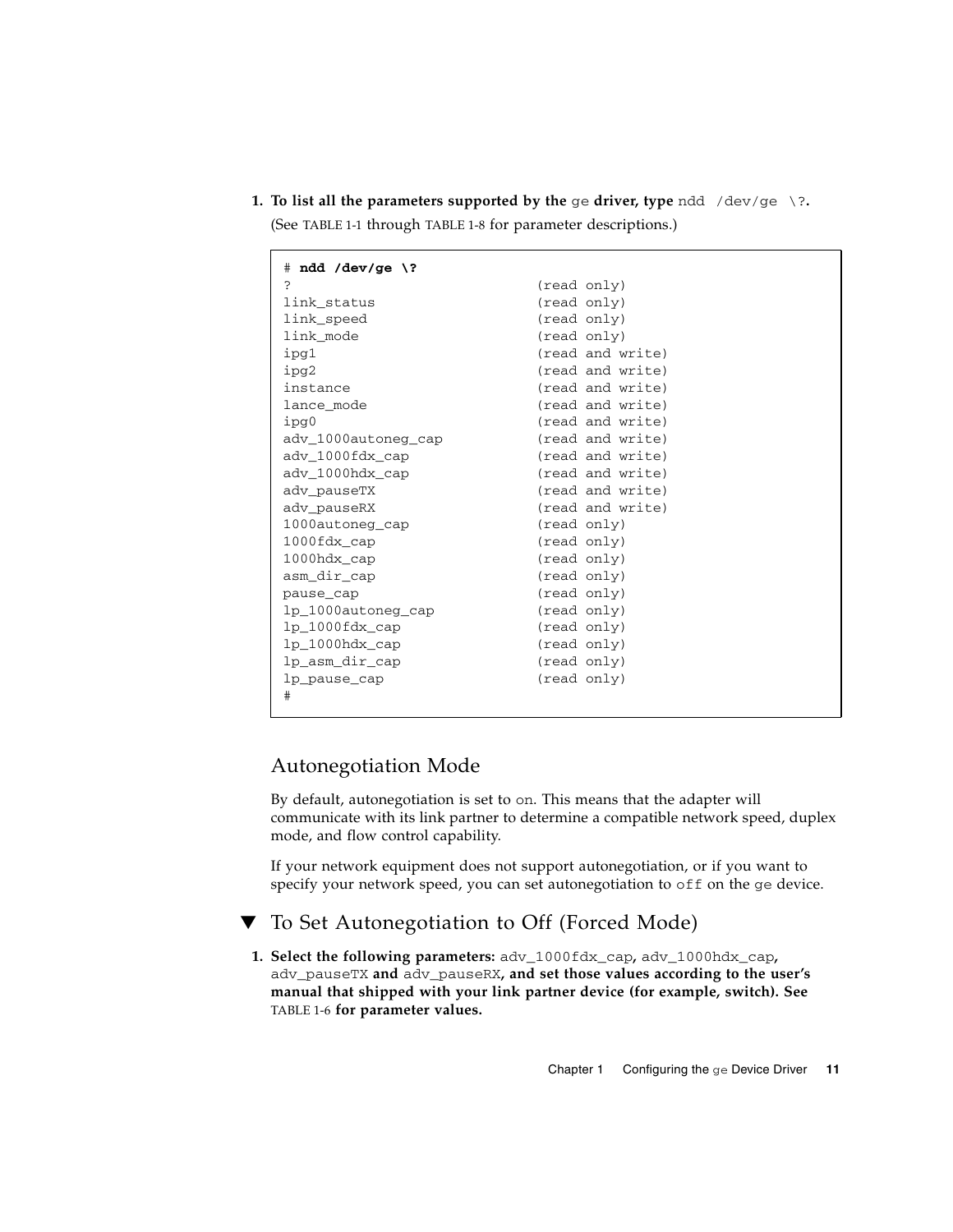<span id="page-19-0"></span>**2. Set** adv\_1000autoneg\_cap **to** 0**.**

## Setting Parameters Using the ge.conf File

You can also specify the properties described in this section on a per-device basis by creating a ge.conf file in the /kernel/drv directory. Use a ge.conf file when you need to set a particular parameter for a device in the system. The parameters you set are read and write parameters that are listed in ["Driver Parameter Values](#page-9-1) [and Definitions" on page 12.](#page-9-1)

The man pages for prtconf (1M) and driver.conf (4) include additional details.

#### Understanding the ge.conf File

<span id="page-19-1"></span>**1. Obtain the hardware path names for the** ge **devices in the device tree.**

Typically the path names and the associated instance numbers will be present in the /etc/path\_to\_inst\_file.

# **grep ge /etc/path\_to\_inst**

"/sbus@b,0/network@2,100000" 0 "ge"

- where:
	- "/sbus@b,0/network@2,100000" specifies the hardware node name in the device tree.
	- "0" is the instance number.
	- $\blacksquare$  "ge" is the driver name.
- In the device path name, the last component after the last / character and before the @ character (network) is the device name.
- The path name before the last component (sbus@b,0) is the parent name.

#### *For Sun GigabitEthernet/S:*

To identify an SBus device unambiguously in the ge.conf file, use the name and parent name of the device. Refer to the sbus(4) man page for more information about the SBus device specification.

In the previous example:

- Name = SUNW, sbus-gem
- $\blacksquare$  Class = "sbus"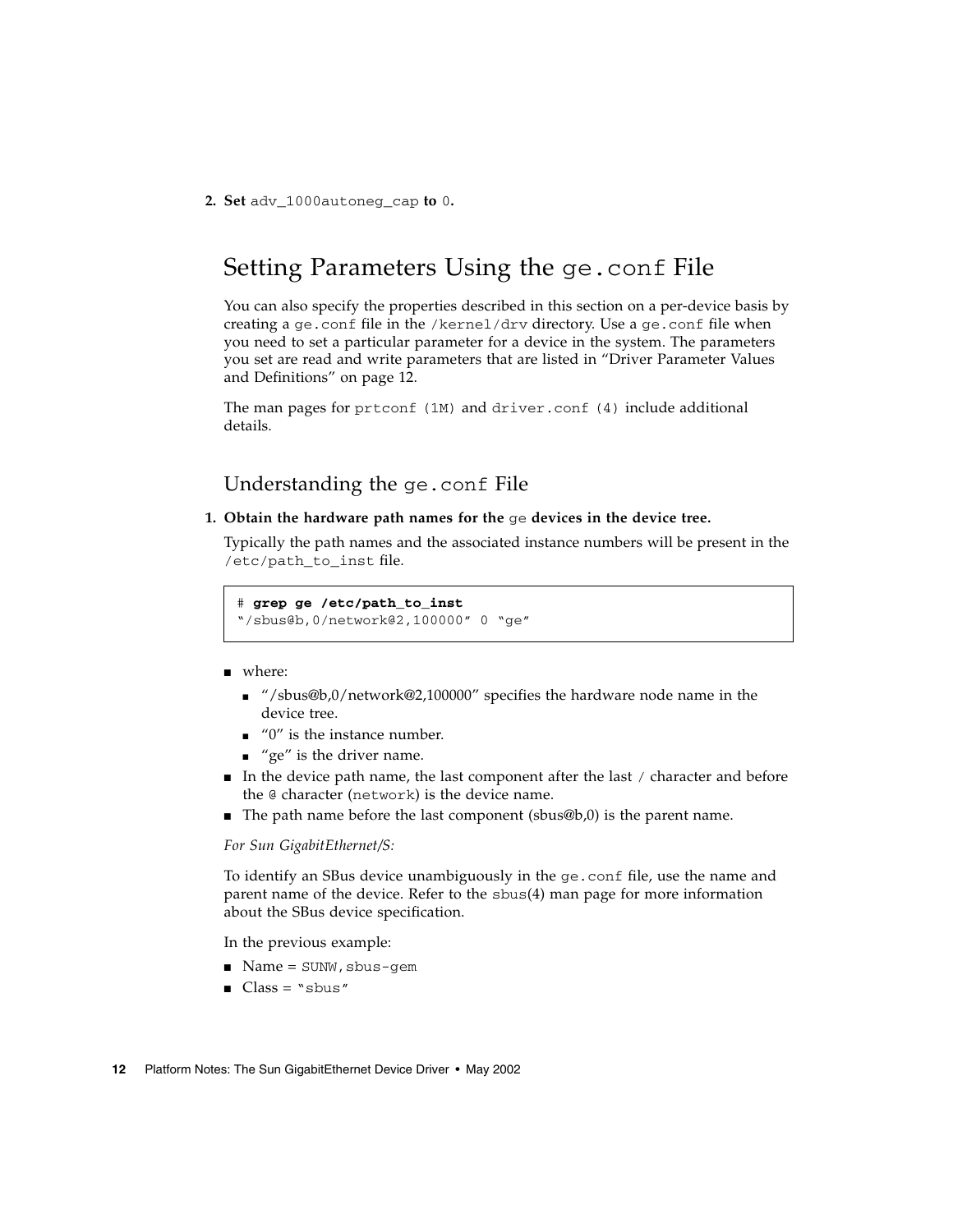**Note –** The "name" property in the ge.conf file should be the same value as the "compatible" property. In this case, the value is  $SUMW$ ,  $sburg-qem$ .

#### *For Sun GigabitEthernet/P:*

To identify a PCI device unambiguously in the ge.conf file, use the name, parent name, and the unit-address for the device. Refer to the pci(4) man page for more information about the PCI device specification.

In the first line of the previous example:

- $\blacksquare$  Name = pci108e,2bad
- Parent =  $/pci@4,4000$
- $\blacksquare$  Unit-address = 4

In the second line in the previous example:

- $\blacksquare$  Name = pci108e, 2bad
- Parent =  $/pci@6,2000$
- $\blacksquare$  Unit-address = 1

In the third line in the previous example:

- Name = pci108e, 2bad
- Parent =  $/pci@4,2000$
- $\blacksquare$  Unit-address = 1
- <span id="page-20-0"></span>▼ To Set Parameters Using the ge.conf File on an SBus adapter
	- **1. Set the** ipg1 **and** ipg2 **parameters for the above devices in the**

kernel/drv/ge.conf file.

```
name = "SUNW,sbus-gem" class = "sbus" reg=
0x2,0x100000,0x14,0x2,0x200000,0x9060 ipg1=20 ipg2=10 ;
```
- **2. Save the** ge.conf **file.**
- **3. Save and close all files and programs, and exit the windowing system.**
- **4. If your system doesn't support DR, reboot by typing the** init 6 **command at the superuser prompt.**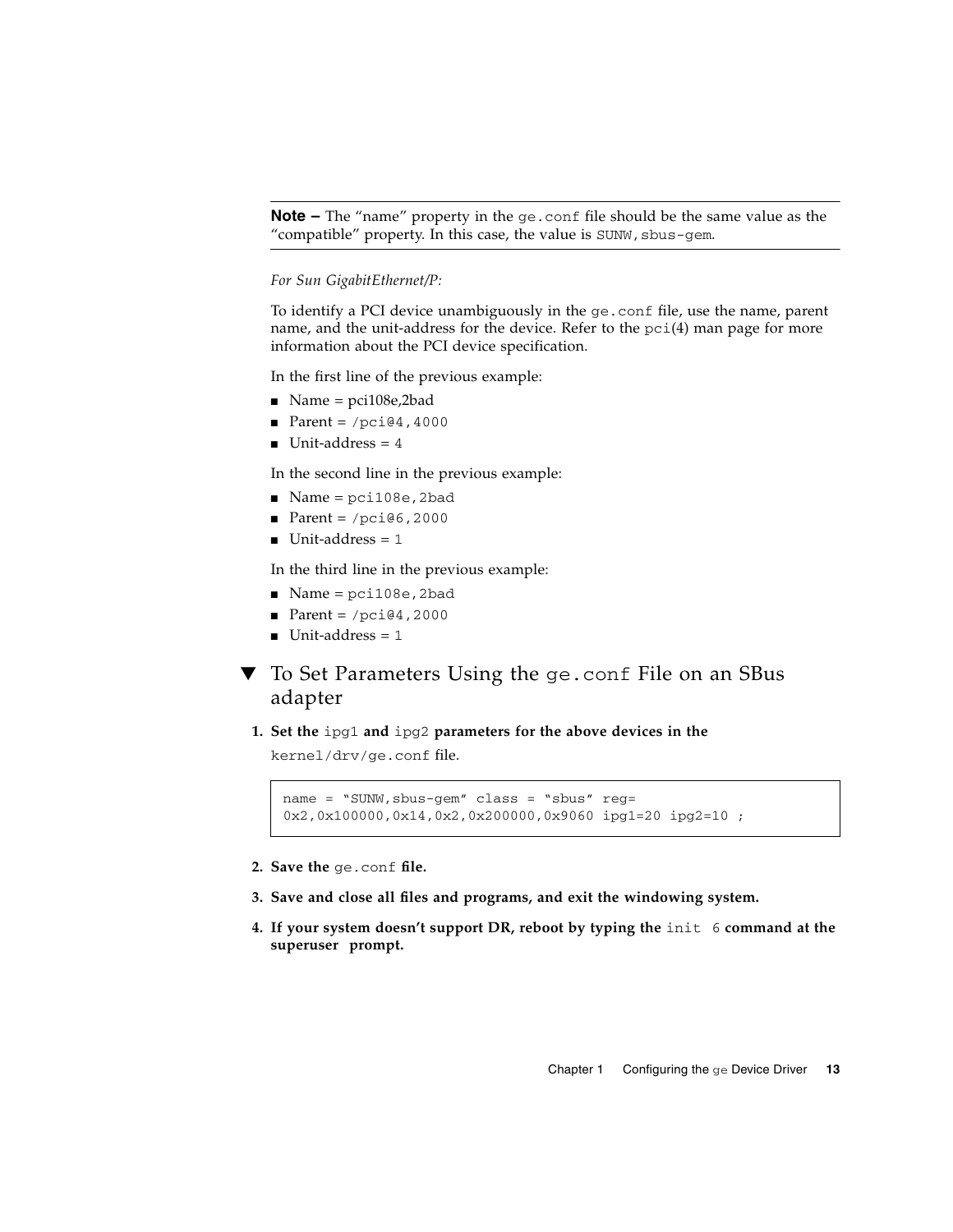<span id="page-21-0"></span>▼ To Set Parameters Using the ge.conf File on a PCI adapter

**1. Set the** ipg1 **and** ipg2 **parameters for the above devices in the**

kernel/drv/ge.conf file.

```
name="pci108e,2bad" parent="/pci@4,4000" unit-address="4" ipq1=20 ipq2=10;
name="pci108e,2bad" parent="/pci@6,2000" unit-address="1" ipg1=20 ipg2=10;
name="pci108e,2bad" parent="/pci@4,2000" unit-address="1" ipg1=20 ipg2=10;
```
- **2. Save the** ge.conf **file.**
- **3. Save and close all files and programs, and exit the windowing system.**
- **4. Halt and reboot the system by typing the** init 6 **command at the superuser prompt.**

# <span id="page-21-1"></span>Network Configuration

This section describes how to configure the driver after it has been installed on your system.

## <span id="page-21-2"></span>▼ To Configure the Host Files

After installing the The Sun GigabitEthernet Adapter driver software, you must create a file for the adapter's Ethernet interface. You must also create both an IP address and a host name for the Ethernet interface in the /etc/hosts file.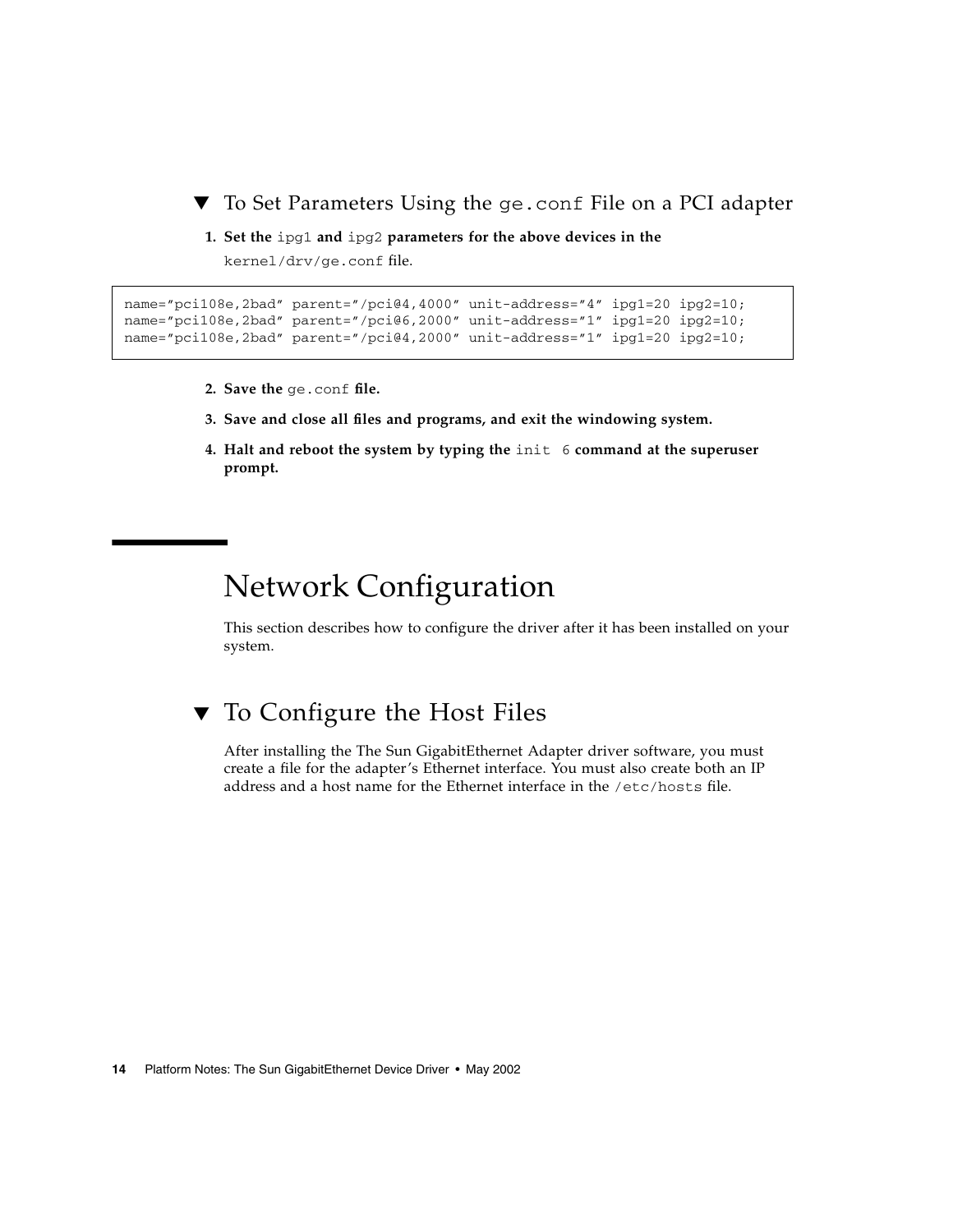#### **1. At the command line, use the** grep **command to search the** /etc/path\_to\_inst **file for** ge **interfaces.**

*For Sun GigabitEthernet/P*:

The following example shows the device instance from an adapter installed in slot 1.

```
# grep ge /etc/path_to_inst
"/pci@1f,4000/network@1" 0 "ge"
```
#### *For Sun GigabitEthernet/S*:

The following example shows the device instance from an adapter installed in slot 0.

```
# grep ge /etc/path_to_inst
"/sbus@1f,0/network@1" 0 "ge"
```
**2. Create an** /etc/hostname.ge*<num>* **file, where** *num* **is the instance number of the** ge **interface you plan to use.**

If you wanted to use the adapter's ge interface in the Step 1 example, you would need to create a /etc/hostname.ge0 file, where 0 is the number of the ge interface. If the instance number were *1*, the file name would be /etc/hostname.ge1.

- Do not create an /etc/hostname.genum file for a The Sun GigabitEthernet Adapter interface you plan to leave unused.
- The /etc/hostname.genum file must contain the host name for the appropriate ge interface.
- The host name should have an IP address and should be entered in the /etc/hosts file.
- The host name should be different from any other host name of any other interface: for example, /etc/hostname.ge0 and /etc/hostname.ge1 cannot share the same host name.

The following example shows the /etc/hostname.ge*num* file required for a system called zardoz that has a The Sun GigabitEthernet Adapter (zardoz-11).

```
# cat /etc/hostname.ge0
zardoz
# cat /etc/hostname.ge1
zardoz-11
```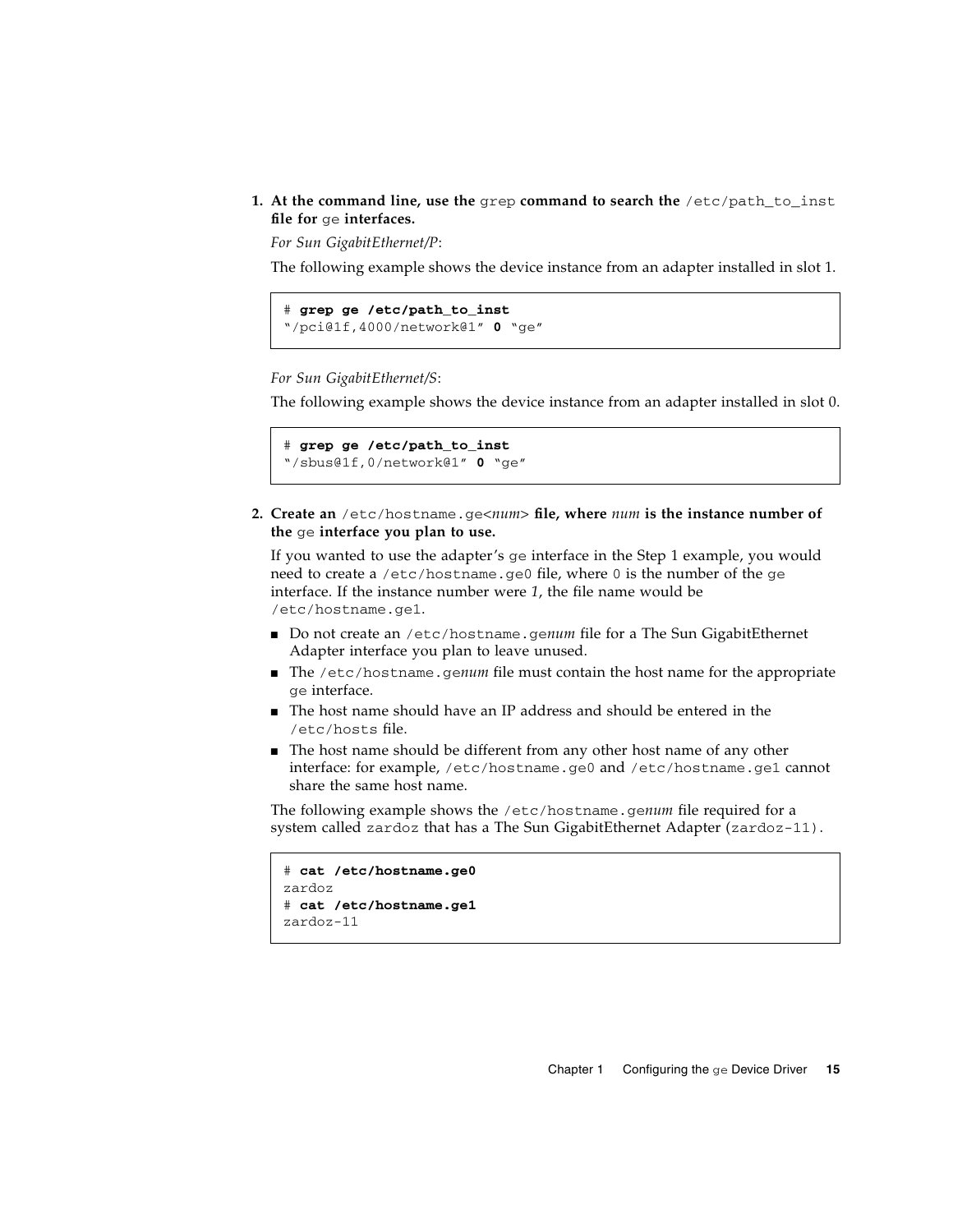**3. Create an appropriate entry in the** /etc/hosts **file for each active** ge **interface.** For example:

```
# cat /etc/hosts
#
# Internet host table
#
127.0.0.1 localhost
129.144.10.57 zardoz loghost
129.144.11.83 zardoz-11
```
**Note –** The Internet Protocol, version 6 (IPv6), expands the capabilities of IPv4, which is the current version and the default. The GigabitEthernet device driver included in this release of the Solaris operating environment supports both IPv4 and IPv6. IPv4 uses the /etc/hosts configuration file, but IPv6 uses a different configuration file. To transition to, manage, and implement IPv6, refer to the Solaris System Administration documentation.

**4. If your system does not support Dynamic Reconfiguration (DR), reboot.**

# <span id="page-23-0"></span>Installing the Solaris Operating Environment Over a GigabitEthernet Network

The *Solaris 9 Installation Guide* describes the full procedure for installing the Solaris operating environment over the network. The procedure below assumes that you have an install server, which contains the image of the Solaris Operating Environment, and that you have set up the client system to be upgraded over the network.

Before you can install the Solaris operating environment on a client system with a GigabitEthernet adapter, you must first add the GigabitEthernet software packages to the install server. These software packages can be found on Solaris CD.

**Note –** Refer to the *Solaris 9 Installation Guide* for more information about installing the Solaris operating environment over the network.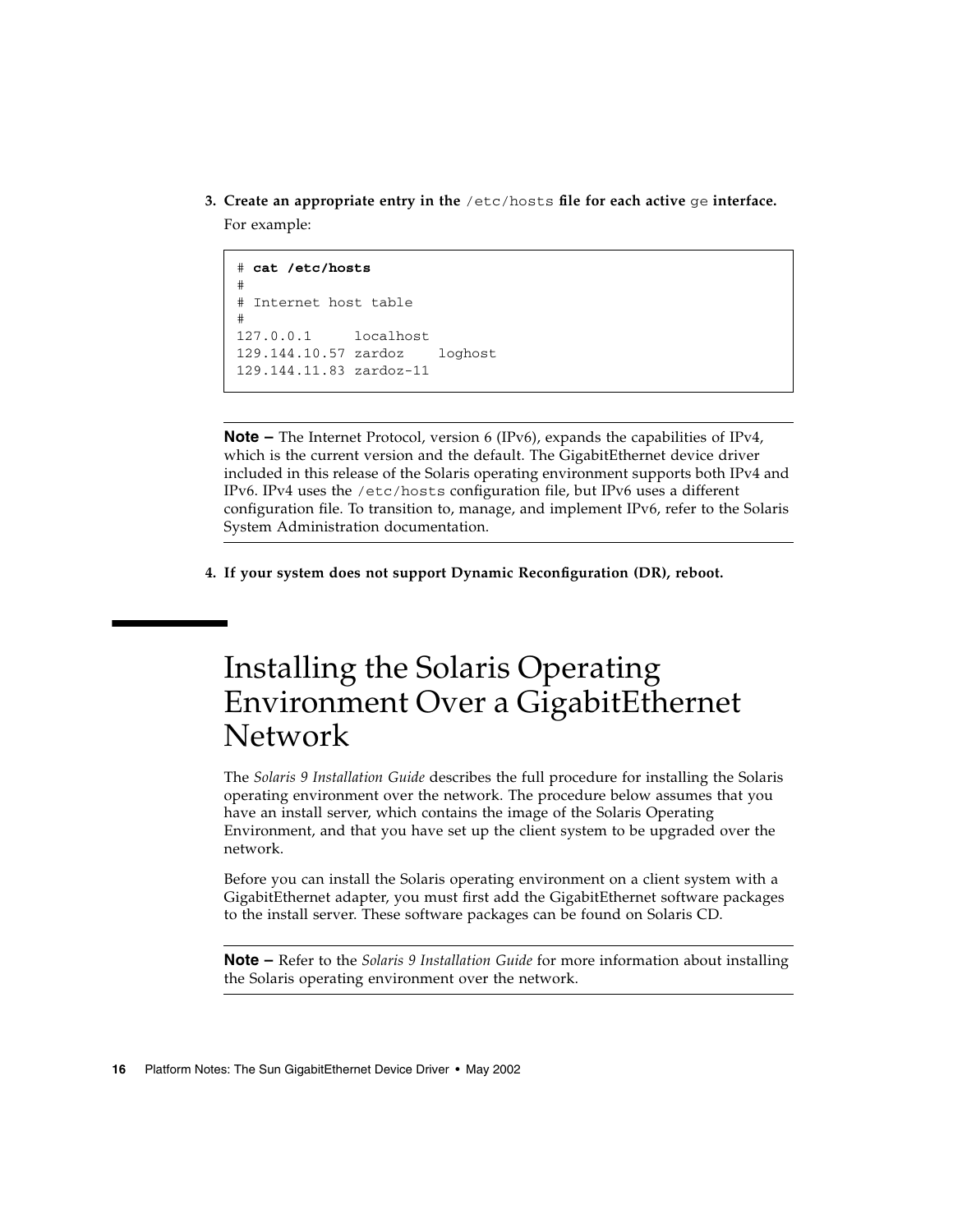## <span id="page-24-0"></span>▼ To Install the Solaris Environment Over a GigabitEthernet Network

**1. Prepare the install server and client system to install the Solaris operating environment over the network.**

The *Solaris 9 Installation Guide* describes how to create the install server and set up the client systems.

**Note –** If you want to install the client system over a network that is not part of the same subnet, you must also create a boot server. The *Solaris 9 Installation Guide* describes how to create a boot server.

#### **2. Find the root directory of the client system.**

The client system's root directory can be found in the install server's /etc/bootparams file. Use the grep command to search this file for the root directory.

# **grep** *client\_name* **/etc/bootparams** *client\_name* root=*server\_name*:/netinstall/Solaris\_9/Tools/Boot install=*server\_name*:/netinstall boottype=:in rootopts=:rsize=32768

In the example above, the root directory for the client is /netinstall.

**Note –** If the root directory is not found in the /etc/bootparams file, refer to the *Solaris 9 Installation Guide* for configuration instructions.

**3. If the client system is not already displaying the OpenBoot (**ok**) prompt, shut down and halt the client system.**

Use the shutdown(1M) command to display the OpenBoot (ok) prompt.

```
# shutdown -i0 -g0 -y
. . .
(shutdown command messages omitted)
. . .
ok
```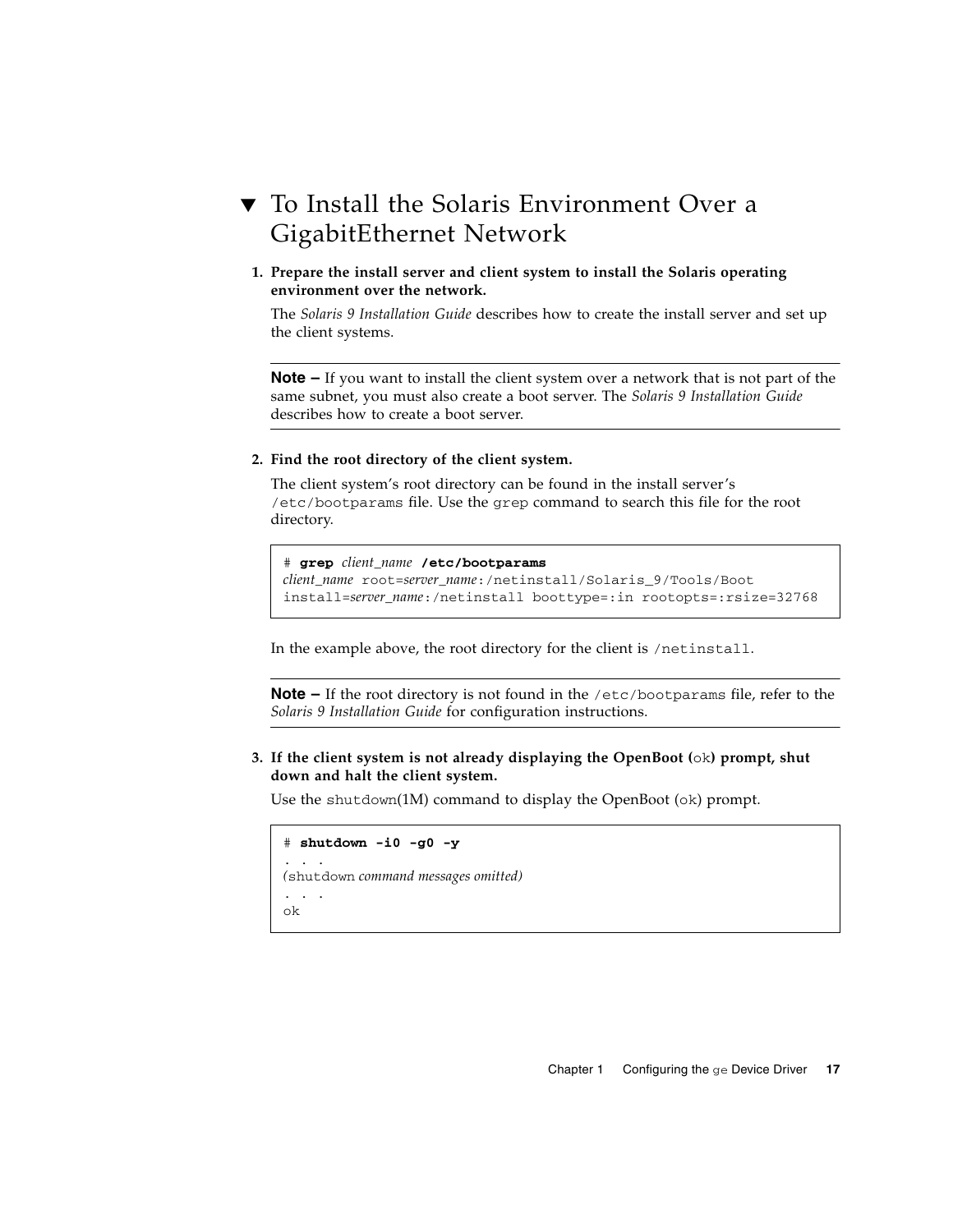**4. At the** ok **prompt, use the** show-nets **command to find the device path of the GigabitEthernet device.**

The show-nets command lists the system devices. You should see the full path name of the network device, similar to the examples below.

*For Sun GigabitEthernet/P:*

```
ok show-nets
a) /pci@1f,0/pci@1/network@3
b) /pci@1f,0/pci@1,1/network@1,1
q) NO SELECTION
Enter Selection, q to quit:
```
*For Sun GigabitEthernet/S:*

```
ok show-nets
a) /sbus@1f,0/network@1,100000
b) /sbus@1f,0/SUNW,hme@e,8c00000
q) NO SELECTION
Enter Selection, q to quit:
```
#### **5. At the** ok **prompt, boot the client system using the full device path of the GigabitEthernet device.**

Use the full device path name of the network device, similar to the examples below. *For Sun GigabitEthernet/P:*

```
ok boot /pci@1f,0/pci@1/network@3
```
*For Sun GigabitEthernet/S:*

```
ok boot /sbus@1f,0/network@1,100000
```
**6. Proceed with the Solaris operating environment installation.**

Refer to the *Solaris 9 Installation Guide* for more information about installing the Solaris operating environment over the network.

**7. Confirm that the network host files have been configured correctly during the Solaris installation.**

Although the Solaris software installation creates the client's hosts files, you may need to edit these files to match your specific networking environment. See ["To](#page-21-2) [Configure the Host Files" on page 114](#page-21-2) for more information about editing these files.